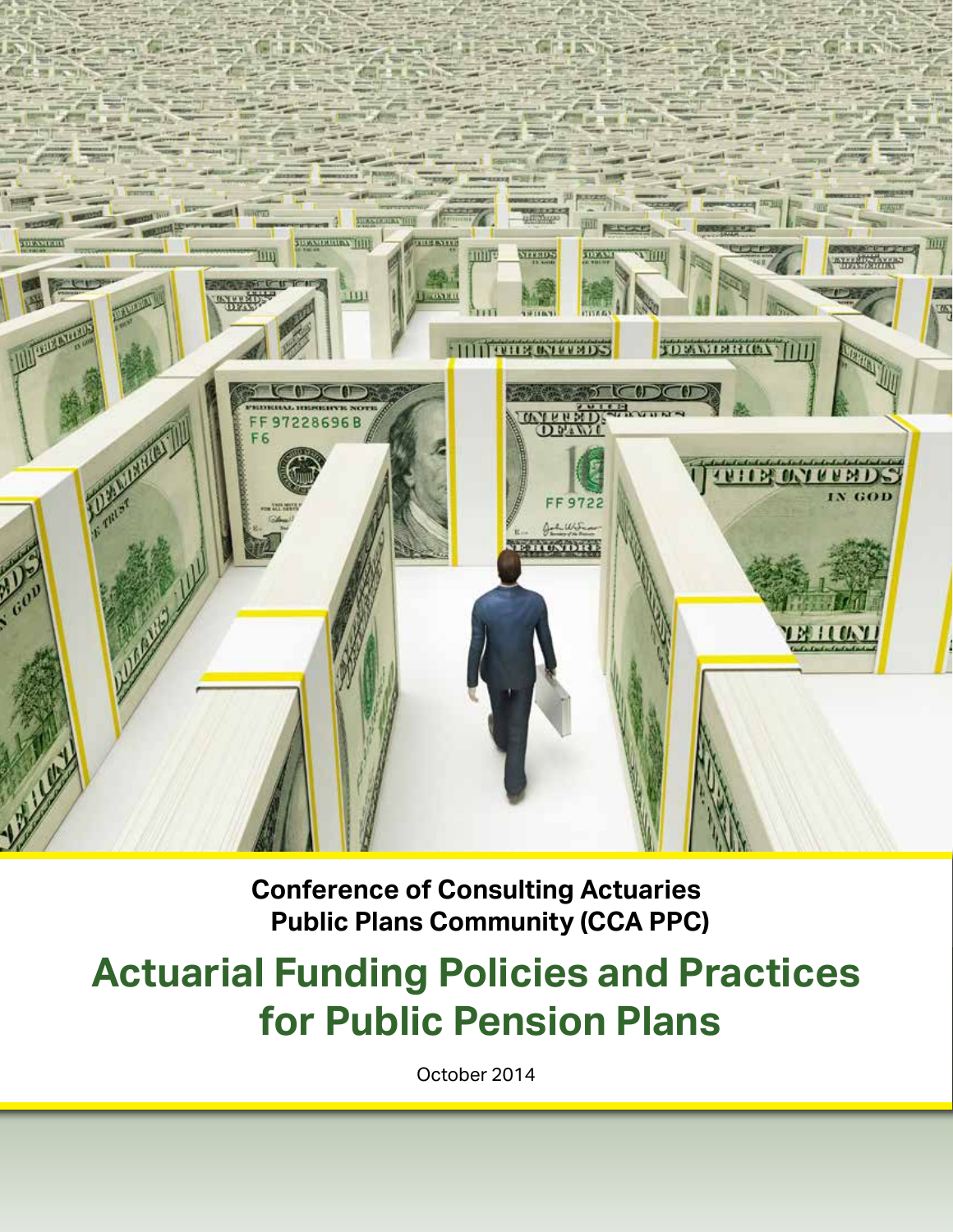Advancing the Practice®



Public Plans Community

## **Contents**

| Principal Elements of Actuarial Funding Policy 11 |  |
|---------------------------------------------------|--|
|                                                   |  |
|                                                   |  |
|                                                   |  |
|                                                   |  |
|                                                   |  |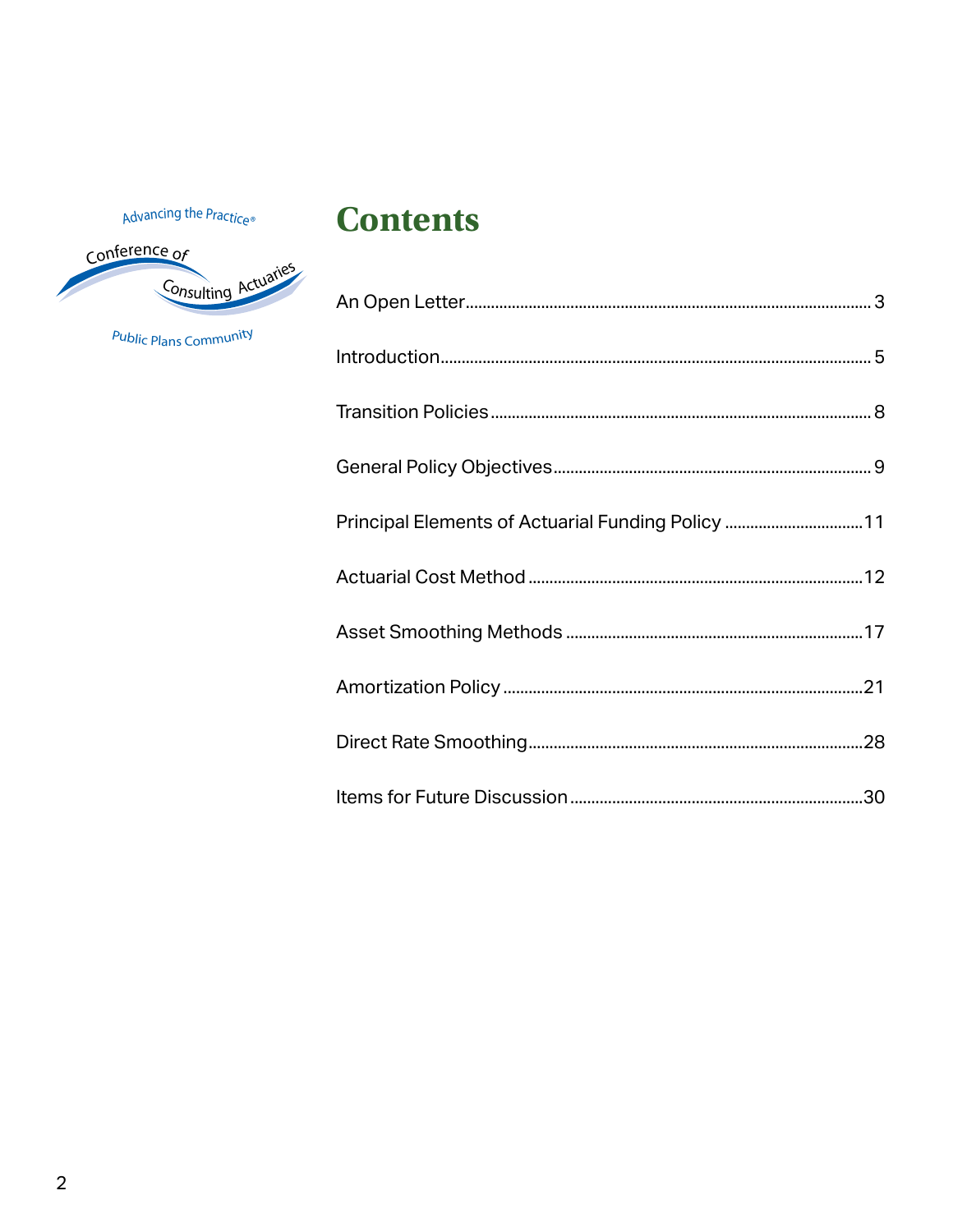<span id="page-2-0"></span>

*Paul Angelo*



*Tom Lowman*

# **An Open Letter**

- **From: Paul Angelo, Chair and Tom Lowman, Vice Chair Conference of Consulting Actuaries Public Plans Community**
- **To: Interested Parties in the Public Pension Arena**

#### **Re: Public Plans Community White Paper on Public Pension Funding Policy**

On behalf of the Conference of Consulting Actuaries' Public Plans Community (CCA PPC), the following "White Paper" is presented to provide guidance to policymakers and other interested parties on the development of actuarially based funding policies for public pension plans. The CCA PPC includes over 50 leading actuaries whose firms are responsible for the actuarial services provided to the majority of public-sector retirement systems in the US. All of the major actuarial firms serving the public sector are represented in the CCA PPC as well as in-house actuaries from several state plans. As a result, the CCA PPC represents a broad cross section of public-sector actuaries with extensive experience providing valuation and consulting services to public plans, and it is that experience that provides the knowledge base for this paper.

The White Paper is based on over two years of extensive and detailed funding policy discussions among the members of the CCA PPC, and reflects the experience of those members in providing actuarial consulting services to state and local public pension plans throughout the US. While there were naturally disagreements and compromises during those discussions, the White Paper reflects the resulting majority opinions of the CCA PPC as developed through those discussions. We believe this White Paper reflects a substantial consensus among the actuaries who provide valuation and consulting services to public pension plans.

This White Paper represents groundbreaking actuarial research in that it develops a principles based, empirically grounded Level Cost Allocation Model (LCAM) for use as a basis for funding policies for public pension plans throughout the US. In particular, we believe that the funding policies developed herein could serve as a rigorously defensible basis for an "actuarially determined contribution" under Statements 67 and 68 of the Governmental Accounting Standards Board.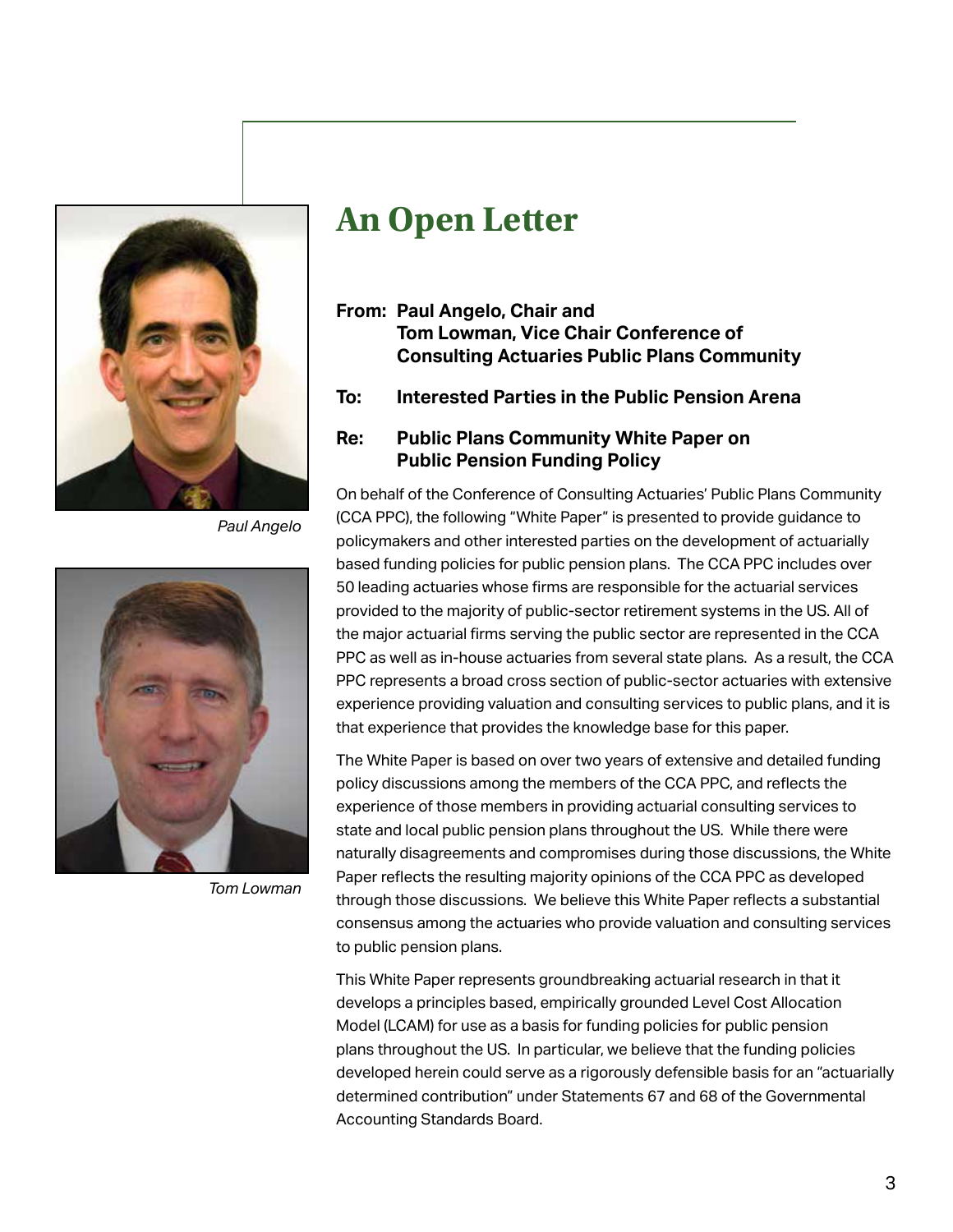#### AN OPEN LETTER

The distinguishing feature of this approach is that it is begins with stated policy objectives and then develops specific policy guidance consistent with those objectives. One of the main results is that an effective funding policy often represents a balancing of policy objectives. Another is that adherence to the policy objectives may lead to a narrower range of acceptable practices than is sometimes found in current practice.

The LCAM White Paper is intended to provide guidance not just in the evaluation of particular current policy practices but also in the development of actuarially based funding policies in a consistent and rational manner. For that reason, the reader is strongly encouraged to focus not only on the specific practice guidance but also on the detailed discussions and rationales that lead to that guidance. Also note that while this discussion is comprehensive it is not allinclusive. There is a list of "items for future discussion" at the end of the paper. In addition, there may be other "level cost allocation models" that are appropriate in some circumstances.

The CCA PPC would like to acknowledge and thank the California Actuarial Advisory Panel for their seminal work in developing the principles-based level cost allocation model on which this White Paper is based. We also thank all the members of the Conference of Consulting Actuaries Public Plans Community who helped in the development of this paper.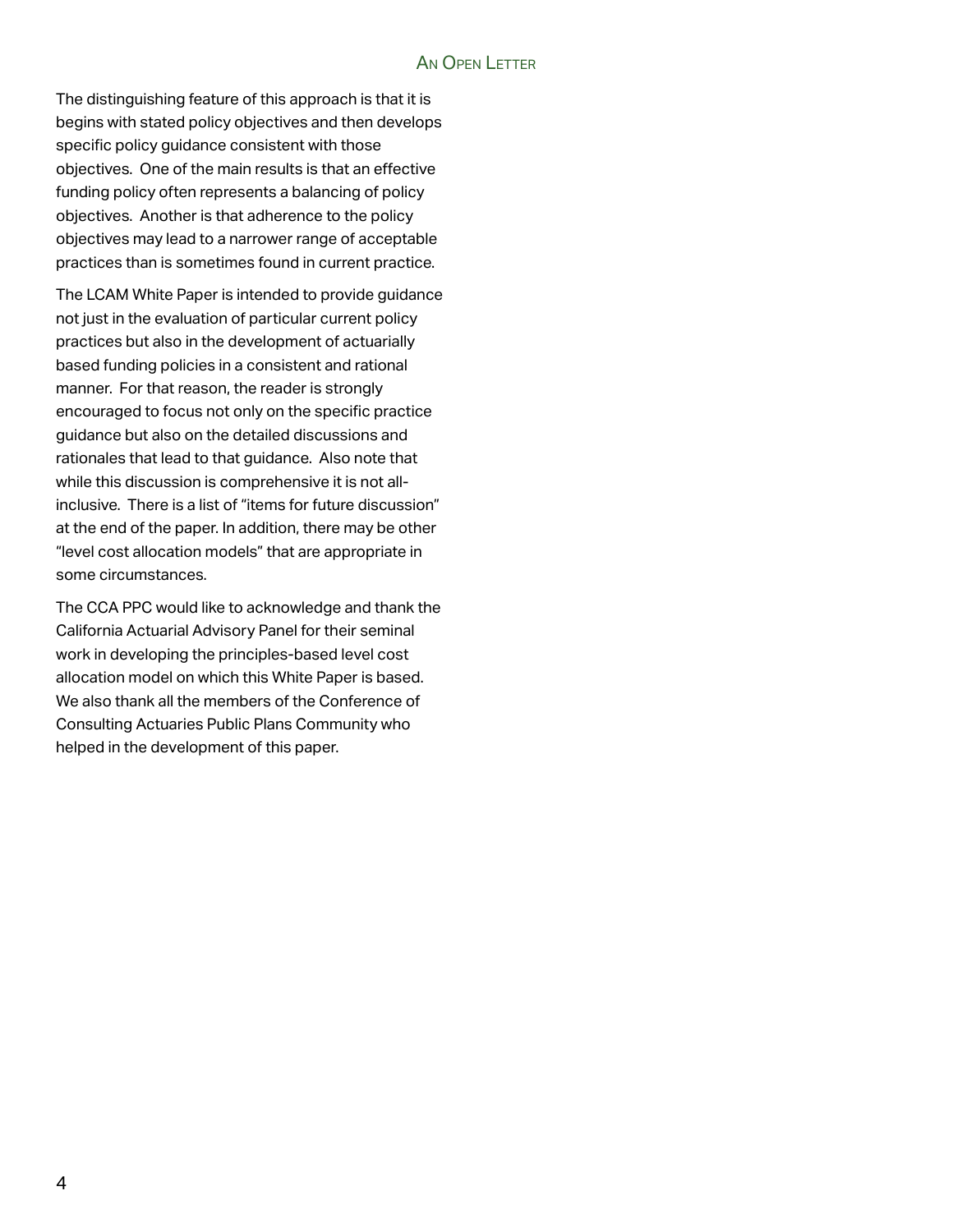## <span id="page-4-0"></span>**Introduction**

This "white paper" is based on funding policy discussions among the members of the Conference of Consulting Actuaries Public Plans Community (CCA PPC) and reflects the majority opinions the CCA PPC members<sup>1</sup>. Those discussions relied heavily upon and generally concurred with the funding policy white paper prepared by the California Actuarial Advisory Panel (CAAP) and the level cost allocation model developed therein<sup>2</sup>. For that reason, the CCA PPC has chosen to build directly on the CAAP document in developing its own funding policy guidance.

The CCA PPC wishes to express its sincere appreciation to the CAAP for its seminal work in preparing a principles-based funding policy development. However, while much of the text of this CCA PPC white paper comes directly from the CAAP document, this white paper is presented solely as the majority opinions of the CCA PPC.

This CCA PPC white paper is intended for a national audience, as part of a nation-wide review and discussion of funding policies for public pension plans. Our hope is that the principles and policies developed herein may provide an actuarial basis for others developing funding practices and that legislative, regulatory and other industry groups may build these concepts into their guidance.

This white paper develops the principal elements and parameters of an actuarial funding policy<sup>3</sup> for US public pension plans. It includes the development of a Level Cost Allocation Model (LCAM) as a basis for setting funding policies. This white paper does not address policy issues related to benefit plans where a member's benefits are not funded during the member's

*<sup>1</sup> These comments were developed through the coordinated efforts of the Conference of Consulting Actuaries' (CCA) Public Plans Steering Committee. However, these comments do not necessarily reflect the views of the CCA, the CCA's members, or any employers of CCA members, and should not be construed as being endorsed by any of those parties.*

*<sup>2</sup> See "Actuarial Funding Policies and Practices for Public Pension and OPEB Plans and Level Cost Allocation Model" at http://www.sco.ca.gov/caap\_resources.html*

*<sup>3</sup> As used in this paper, an "actuarial funding policy" has the same meaning as a "Contribution Allocation Procedure" as defined in the Actuarial Standards of Practice (ASOPs). We further note that the actuarial policies that determine the level and timing of contributions must also include policies related to setting the actuarial assumptions. As noted at the end of this section, this paper does not address policies and practices related to setting actuarial assumptions.*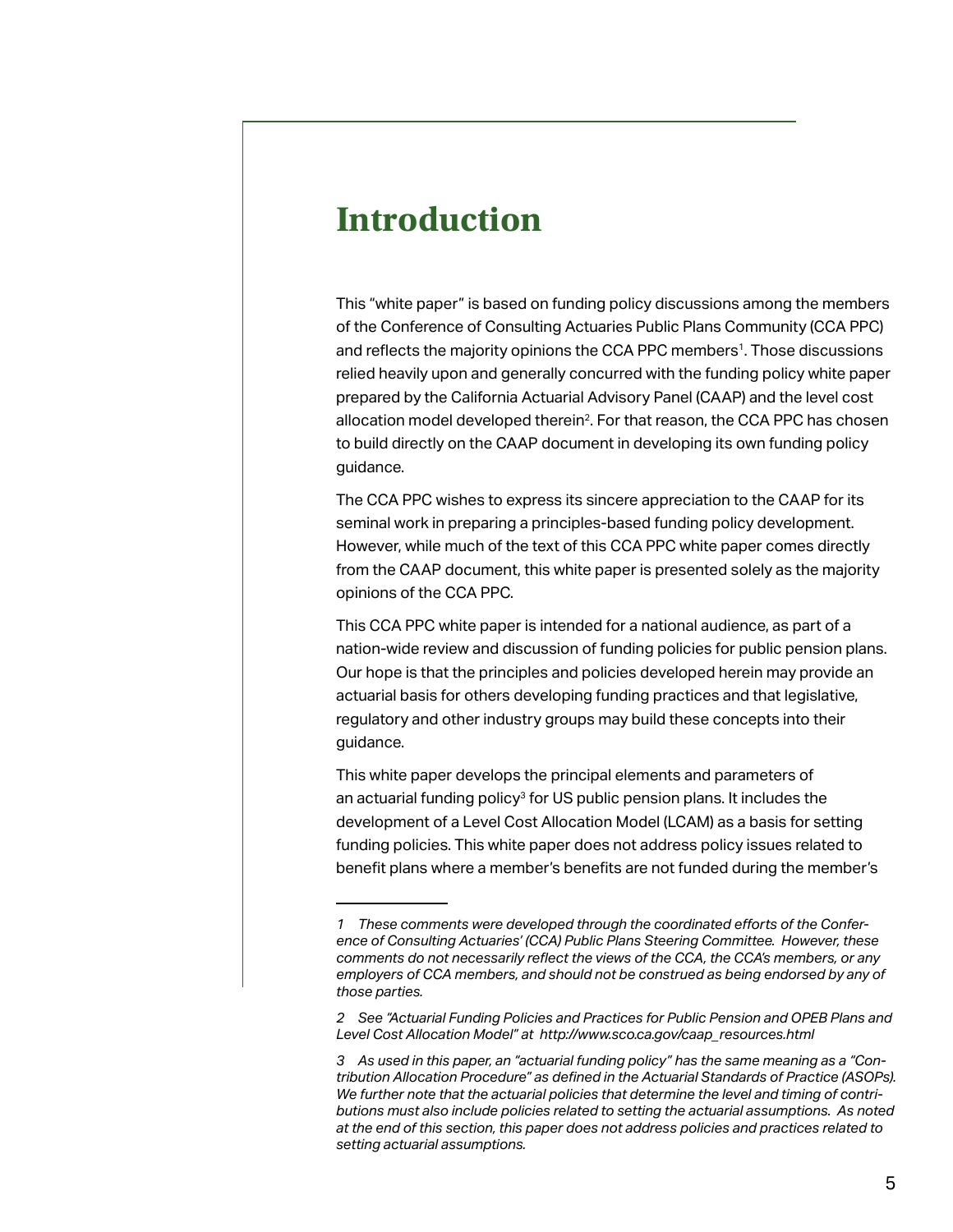working career, e.g., plans receiving "pay-as-you-go" funding or "terminal" funding.

While this white paper develops guidance primarily for pension plans, we believe the general policy objectives presented here are applicable to the funding of OPEB plans as well. However, application of those policy objectives to OPEB plans may result in different specific funding policies based on plan design, legal status and other features distinctive to OPEB plans. We encourage those involved in the valuation and funding of OPEB plans to consider the applicability to those plans of the policy guidance developed here.

Some pension plans have contributions rates that are set on a fixed basis, rather than being regularly reset to a specific, actuarially determined rate. The CCA PPC believes that such plans should develop an actuarially determined contribution rate for comparison to the fixed rate. However, this white paper does not address procedures for evaluating that comparison, or for determining whether the fixed rate is sufficient or when and how the fixed rate should be changed. The CCA PPC intends to prepare a separate white paper on fixed rate plans including these considerations.

As developed here the LCAM is a level cost actuarial methodology<sup>4</sup>, which is consistent with well-established actuarial practice. The LCAM is a principles-based mathematical model of pension cost. The model policy elements are developed in a logical sequence based on stated general policy objectives, and in a manner consistent with primary factors that affect the cost of the pension obligation.

The particular model that we develop is based on a combination of policy objectives and policy elements that has been tested over many years and, we believe, is well understood and broadly applicable. However, there are other models and policy objectives that

practitioners may use that are internally consistent and may be as appropriate in some circumstances as the model that is developed herein, and it is not our intention to discourage consideration of such other policies<sup>5</sup>. Furthermore, there are situations where the policy parameters developed herein may require additional analysis to establish the appropriate parameters for each such situation $6$ . It is up to the actuary to apply professional judgment to the particulars of the situation and recommend the most appropriate policies for that situation, including considerations of materiality.

Our approach begins with identifying the policy objectives of such a funding policy, and then evaluating the structure and parameters for each of the particular policy elements in a manner consistent with those objectives, as well as with current and emerging actuarial science and governing actuarial standards of practice.

This white paper is intended as advice to actuaries and retirement boards<sup>7</sup> in the setting of funding policy. While the analysis is somewhat restrictive in the categorization of practices, this guidance is not intended to supplant or replace the applicable Actuarial Standards of Practice (ASOPs). Like all opinions of the CCA PPC, this guidance is nonbinding and advisory only. Furthermore, it is not intended as a basis for litigation, and should not be referenced in a litigation context.

Given the wide range of such policies currently in practice in the U.S., this development also acknowledges that plan sponsors and retirement boards may require some level of policy flexibility

*<sup>4</sup> Here a "level cost actuarial methodology" is characterized by economic assumptions based on the long term expected experience of the plan and a cost allocation designed to produce a level cost over an employee's active service. This is in contrast to a "market-consistent" actuarial methodology where economic assumptions are based on observations of current market interest rates, and costs are allocated based on the (non-level) present value of an employee's accrued benefit.*

*<sup>5</sup> In particular, the LCAM developed here incorporates the widely prevalent practice of managing asset volatility directly through the use of an asset smoothing policy element. Some practitioners are developing direct contribution rate smoothing techniques as an alternative to asset smoothing. The CCA PPC is considering development of a separate white paper on direct smoothing as an alternative to asset smoothing.*

*<sup>6</sup> For example, plans that are closed to new entrants may require additional analyses and forecasts to determine whether the policy parameters herein provide for adequate funding.*

*<sup>7</sup> Here "retirement boards" is meant to refer generally to whatever governing bodies have authority to set funding policy for public sector plans.*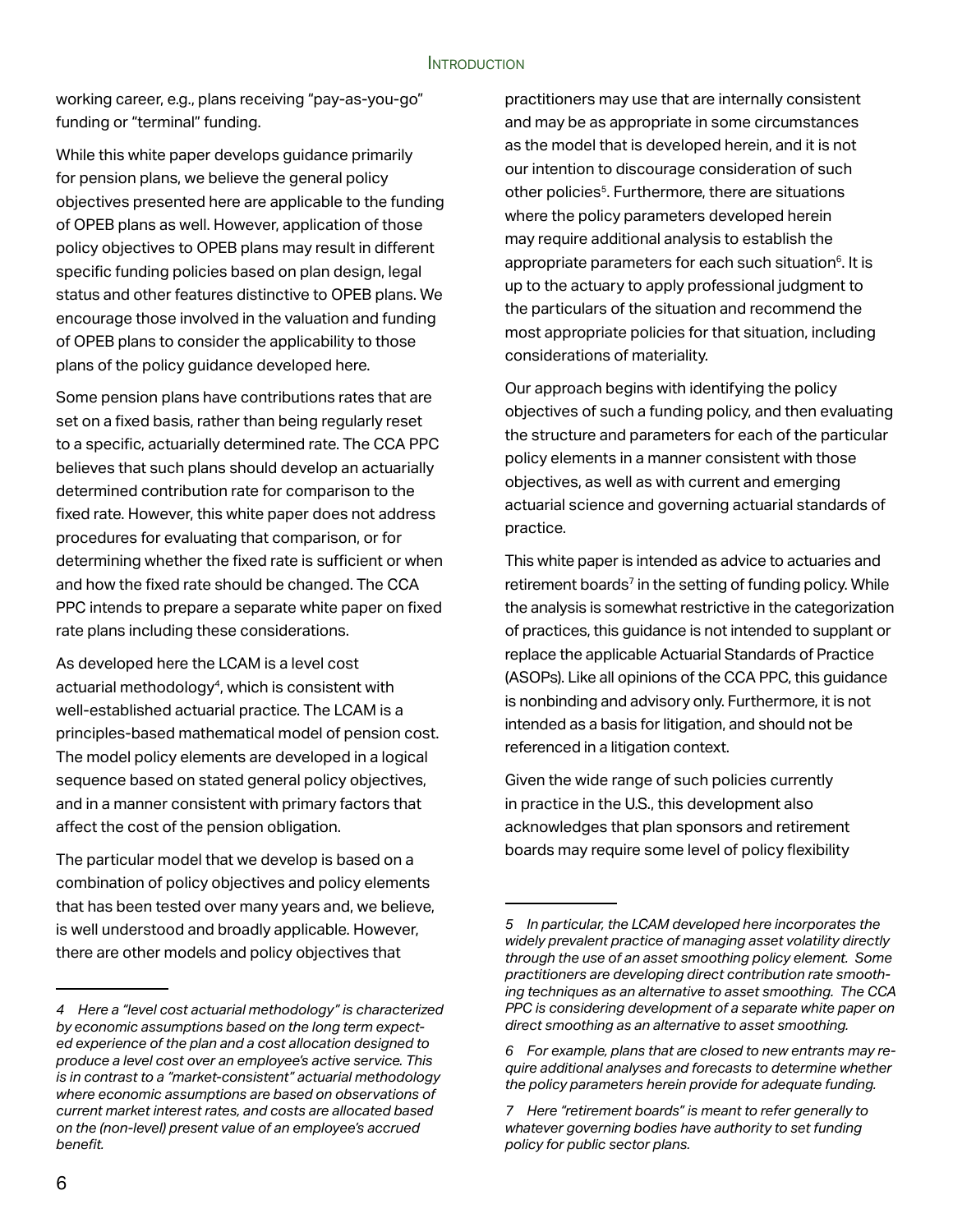#### **INTRODUCTION**

to reflect both their specific policy objectives and their individual circumstances. To accommodate that need for reasonable flexibility and yet also provide substantive guidance, this development evaluates various policy element structures and parameters or ranges according to the following categories:

- LCAM Model practices (i.e., practices most consistent with the LCAM developed herein)
- Acceptable practices
- Acceptable practices, with conditions
- Non-recommended practices
- Unacceptable practices.

These categories are best understood in the context of the different elements that comprise an actuarial funding policy and the various policy alternatives for each of those policy elements. They are intended to assist in the evaluation of specific policy elements and parameters relative to the general policy objectives stated herein, and are developed separately for each of the three principal policy elements discussed in this white paper (cost methods, asset smoothing methods and amortization policy). They are not intended as a grading or scoring mechanism for a system's overall actuarial funding policy.

Generally, throughout this discussion, "model practices" means those practices most consistent with general policy objectives and the LCAM as developed here based on those policy objectives<sup>8</sup>. Acceptable practices are generally those that while not fully consistent with the LCAM as developed here, are well established in practice and typically do not require additional analysis to demonstrate their consistency with the general policy objectives. Practices that are acceptable with conditions may be acceptable in some circumstances, on the basis of additional analysis to show consistency with the general policy objectives or to address risks or concerns associated with the practices. Systems that adopt practices that under this

model analysis are not recommended should consider doing so with the understanding that they reflect policy objectives different from those on which this LCAM is based or should consider the policy concerns identified herein.

This evaluation of practice elements and parameters was developed in relation to the LCAM and its general policy objectives, based on experience with the many independent public plans sponsored by states, counties, cities and other local public employers in the US, and is intended to have general applicability to such plans. However, for some plans, special circumstances or situations may apply. The specific applicability of the results developed here should be evaluated by their governing boards based on the advice of their actuaries.

Note that while the selection of actuarial assumptions is an essential part of actuarial policy for a public sector pension plan, the selection of actuarial assumptions is outside the scope of this discussion. For example, a pension plan should perform a comprehensive review of both economic and demographic assumptions on a regular basis as part of its actuarial policies. Another important consideration in determining a plan's funding requirements is the plan's investment policy and related investment portfolio risks. While actuarial assumptions, plan investments and even benefit design are all elements that affect funding requirements, they are beyond the scope of this paper.

This white paper is also not intended to address the measurement of liabilities for purposes other than funding, e.g., settlement obligations or other marketconsistent measures<sup>9</sup>.

Finally note that some retirement systems have features that may require funding policy provisions and analyses that are not specifically addressed herein. One example is systems with "gain sharing" provisions whereby favorable investment experience is used as the basis for increasing member benefits and/or reducing employer and/or member contributions. The policies developed here should not be interpreted as being adequate to address these plan features without additional analysis specific to those features.

*<sup>8</sup> Some commentators have interpreted "model practices" as synonymous with "best practices." That is not the intent of this categorization of practices. Given their circumstances retirement boards may find that other practices, particularly those categorized and acceptable or acceptable with conditions, are considered both appropriate and reasonably consistent with the policy objectives stated herein.*

*<sup>9</sup> See footnote 4*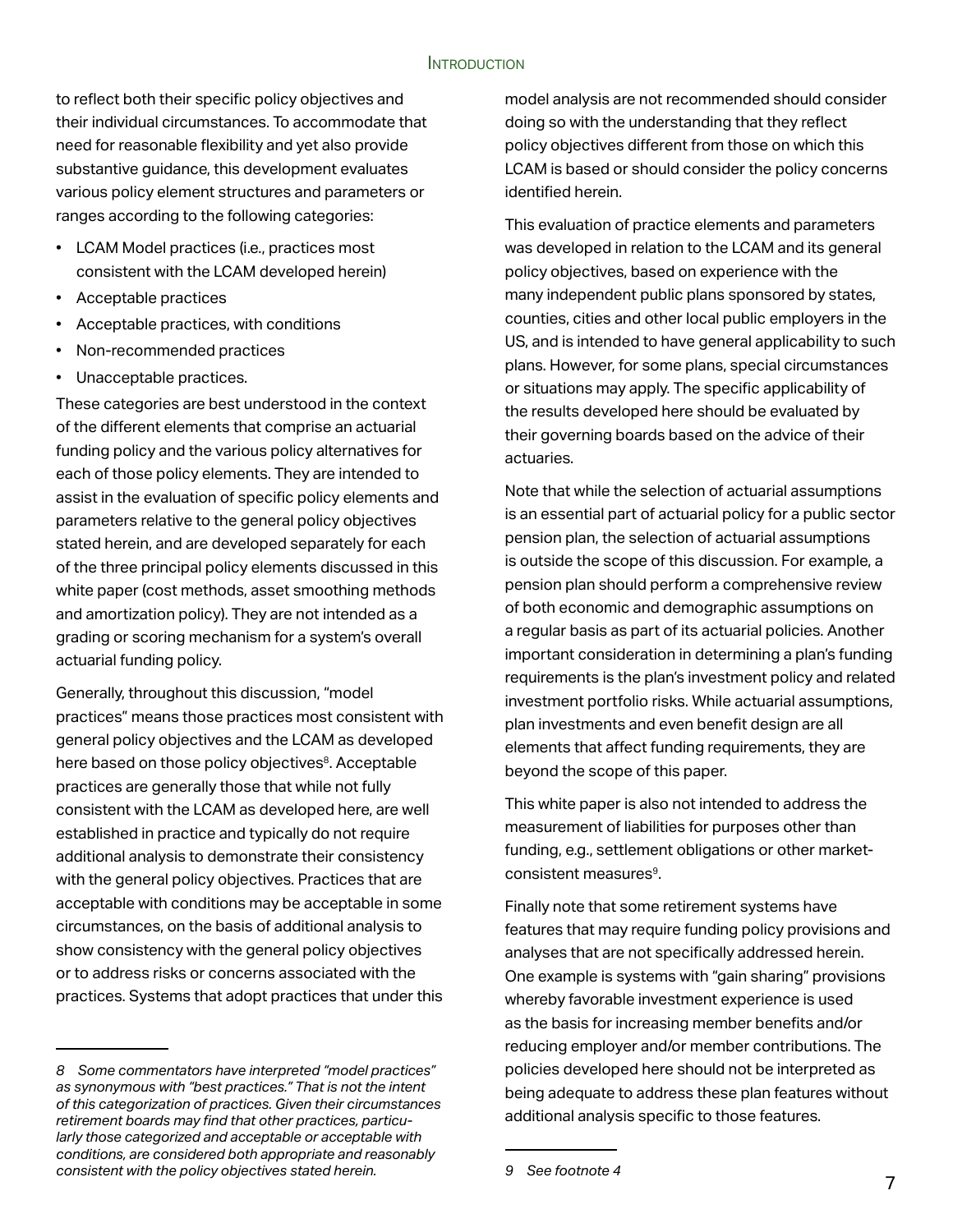## <span id="page-7-0"></span>**Transition Policies**

In order to avoid undue disruption to a sponsor's budget, it may not be feasible to adopt policies consistent with this white paper without some sort of transition from current policies. For example, a plan using longer than model amortization periods could adopt model periods for future unfunded liabilities while continuing the current (declining) periods for the current unfunded liabilities. Such transition policies should be developed with the advice of the actuary in a manner consistent with the principles developed herein. We have included in our discussion transition policies appropriate to each of the principal policy elements.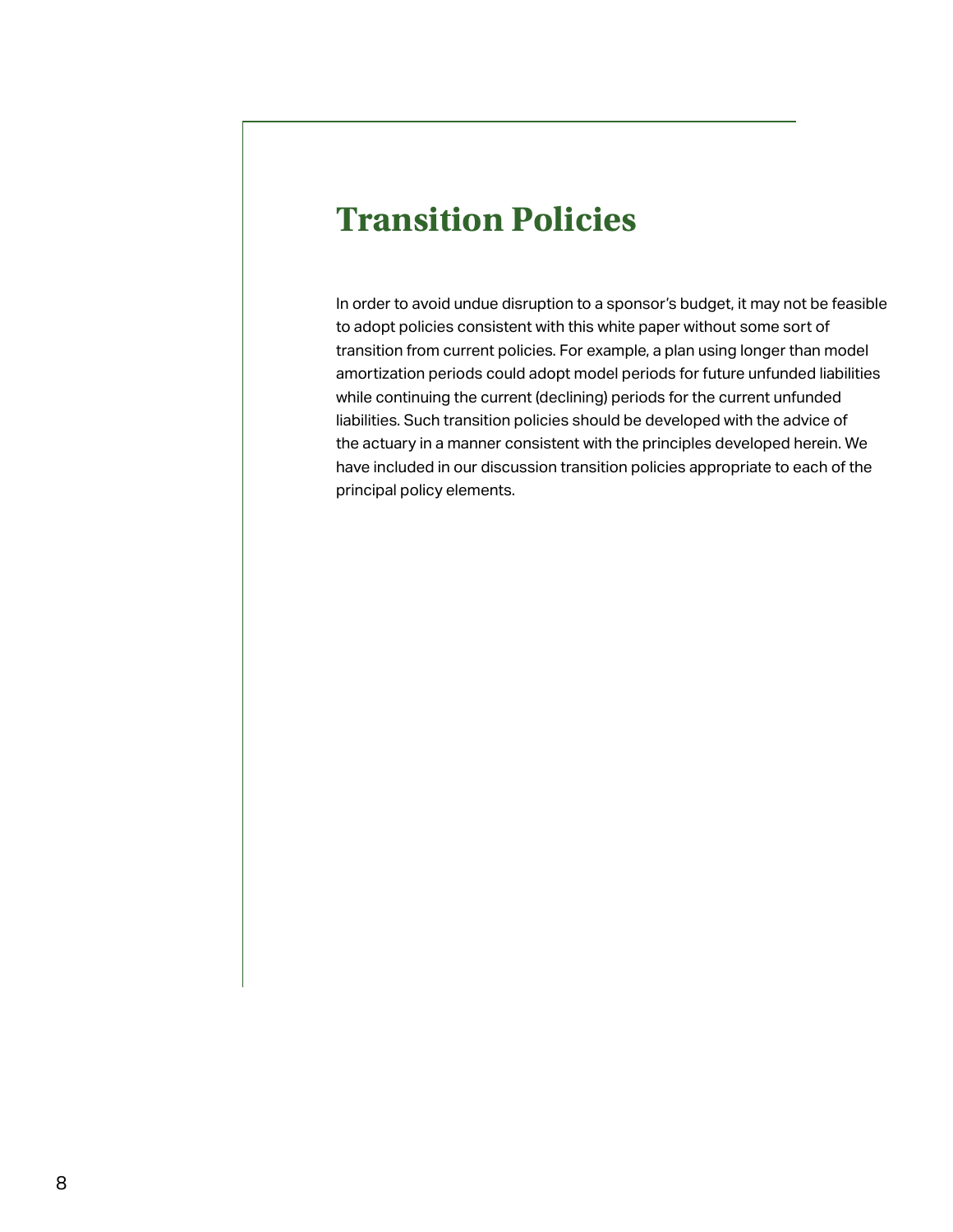# <span id="page-8-0"></span>**General Policy Objectives**

The following are policy objectives that apply generally to all elements of the funding policy. Objectives specific to each principal policy element are identified in the discussion of that policy element.

- 1. The principal goal of a funding policy is that future contributions and current plan assets should be sufficient to provide for all benefits expected to be paid to members and their beneficiaries when due.
- 2. The funding policy should seek a reasonable allocation of the cost of benefits and the required funding to the years of service (i.e. demographic matching). This includes the goal that annual contributions should, to the extent reasonably possible, maintain a close relationship to the both the expected cost of each year of service and to variations around that expected cost.
- 3. The funding policy should seek to manage and control future contribution volatility (i.e., have costs emerge as a level percentage of payroll) to the extent reasonably possible, consistent with other policy goals.
- 4. The funding policy should support the general public policy goals of accountability and transparency. While these terms can be difficult to define in general, here the meaning includes that each element of the funding policy should be clear both as to intent and effect, and that each should allow an assessment of whether, how and when the plan sponsor is expected to meet the funding requirements of the plan.
- 5. The funding policy should take into consideration the nature of public sector pension plans and their governance. These governance issues include (1) agency risk issues associated with the desire of interested parties (agents) to influence the cost calculations in directions viewed as consistent with their particular interests, and (2) the need for a sustained budgeting commitment from plan sponsors.

Policy objective 1 means that contributions should include the cost of current service plus a series of amortization payments or credits to fully fund or recognize any unfunded or overfunded past service costs (note that the latter is often described as "Surplus").

Policy objectives 2 and 3 reflect two aspects of the general policy objective of interperiod equity (IPE). The "demographic matching" goal of policy objective 2 promotes intergenerational IPE, which seeks to have each generation of taxpayers incur the cost of benefits for the employees who provide services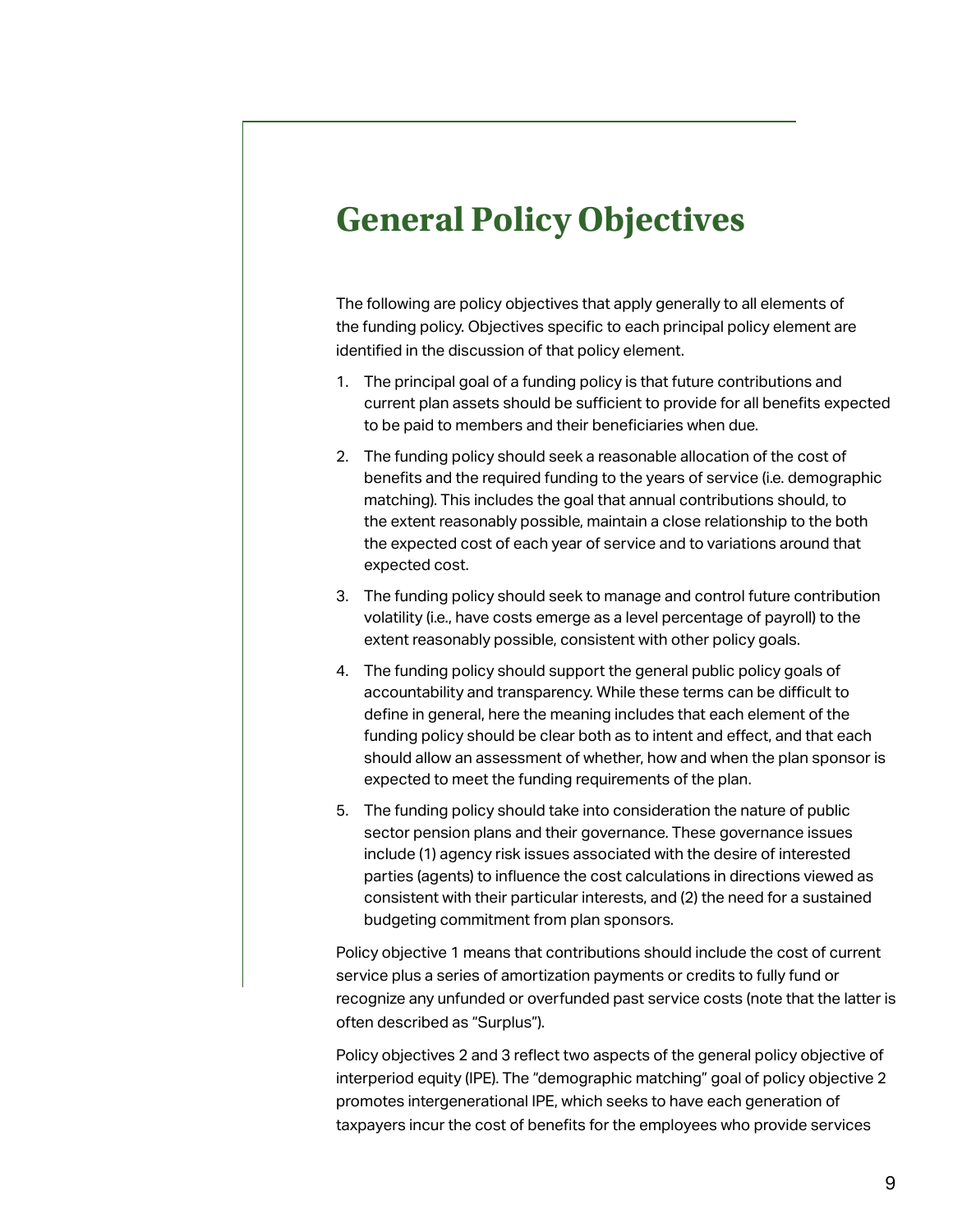#### GENERAL POLICY OBJECTIVES

to those taxpayers, rather than deferring those costs to future taxpayers. The "volatility management" goal of policy objective 3 promotes period-to-period IPE, which seeks to have the cost incurred by taxpayers in any period compare equitably to the cost for just before and after.

These two aspects of IPE will tend to move funding policy in opposite directions. Thus the combined effect of policy objectives 2 and 3 is to seek an appropriate balance between intergenerational and period-toperiod IPE, that is, between demographic matching and volatility management.

Policy objective 3 (and the resulting objective of balancing policy objectives 2 and 3) depends on the presumed ongoing status of the public sector plan and its sponsors. The level of volatility management appropriate to a funding policy may be less for plans where this presumption does not apply, e.g., plans that are closed to new entrants.

Policy objective 4 will generally favor policies that allow a clear identification and understanding of the distinct role of each policy component in managing both the expected cost of current service and any unexpected variations in those costs, as measured by any unfunded or overfunded past service costs. Such policies can enhance the credibility and objectivity of the cost calculations, which is also supportive of policy objective 5.

Policy objective 5 seeks to enhance a retirement board's ability to resist and defend against efforts to influence the determination of plan costs in a manner or direction inconsistent with the other policy objectives. This favors policies based on a cost model where the parameters are set in reference to factors that affect costs rather than the particular cost result. This separation between the selection of model parameters and the resulting costs enhances the objectivity of the cost results. As a result, any attempt to influence those results must address the objective parameters rather than the cost result itself.

A common example of agency risk is that, because plan sponsors may be more aware of and responsive to the interests of current versus future taxpayers, there

may be incentives to defer necessary contributions to future periods. This may be countered by avoiding policy changes that selectively reduce contributions.

For plans with an ongoing service cost for active members, policy objective 5 also reflects a policy objective to avoid encumbering for other uses the budgetary resources necessary to support that ongoing service cost. This introduces an asymmetry between funding policies for unfunded liabilities versus surpluses, which is discussed in the policy development for surplus amortization.

Note that the model funding policies developed here are substantially driven by these policy objectives. In some situations other plan features or policies (e.g., investment policy, reserving requirements, and plan maturity) may also be a consideration in setting funding policy. Such considerations are not addressed in this analysis.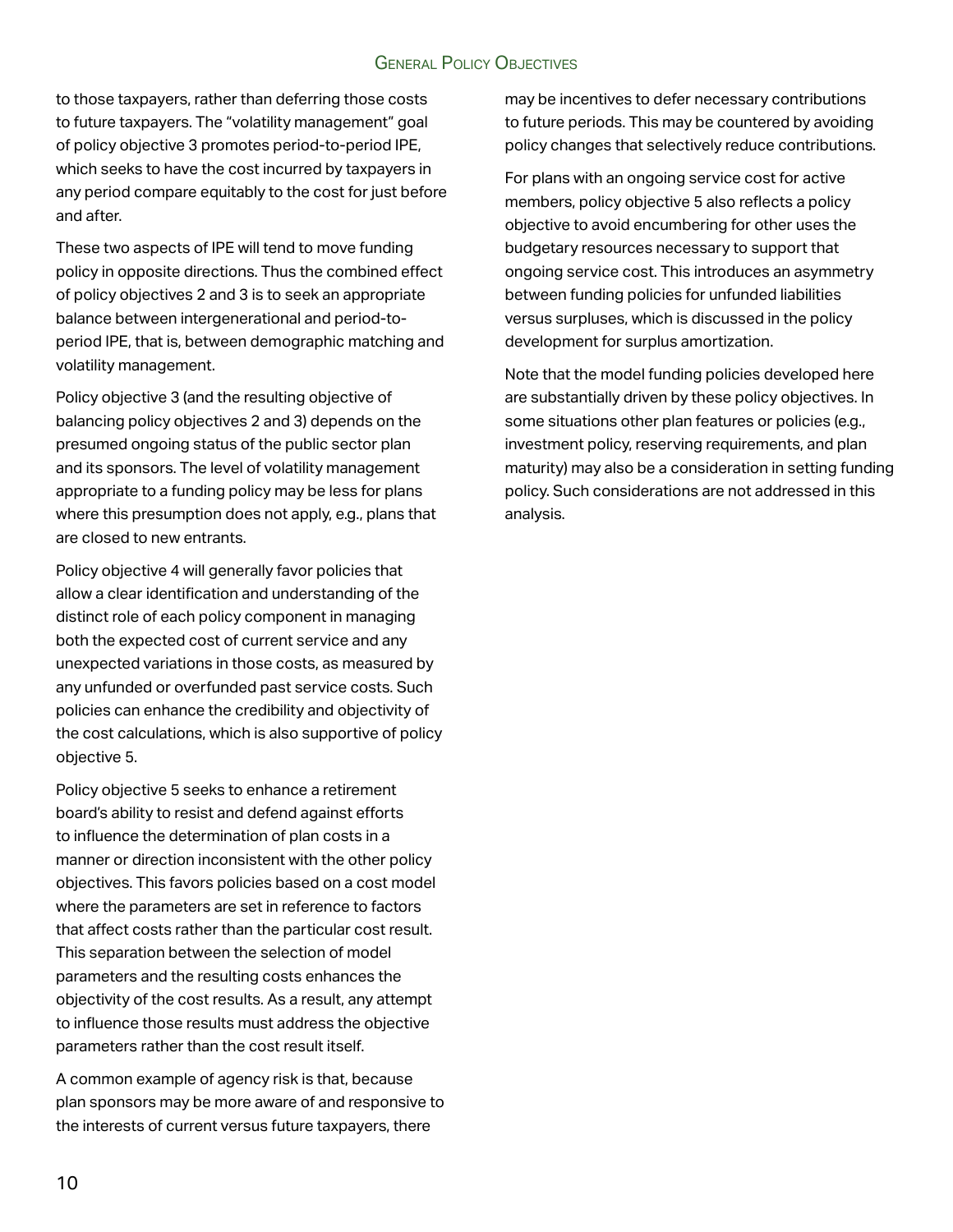# <span id="page-10-0"></span>**Principal Elements of Actuarial Funding Policy**

The type of comprehensive actuarial funding policy developed here is made up of three components:

- 1. An **actuarial cost method**, which allocates the total present value of future benefits to each year (Normal Cost) including all past years (Actuarial Accrued Liability or AAL).
- 2. An **asset smoothing method**, which reduces the effect of short term market volatility while still tracking the overall movement of the market value of plan assets.
- 3. An **amortization policy**, which determines the length of time and the structure of the increase or decrease in contributions required to systematically (1) fund any Unfunded Actuarial Accrued Liability or UAAL, or (2) recognize any Surplus, i.e., any assets in excess of the AAL.

An actuarial funding policy can also include some form of "direct rate smoothing" in addition to both asset smoothing and UAAL/Surplus amortization. Two types of this form of direct rate smoothing policies were evaluated for this development:

- 1. Phase-in of certain extraordinary changes in contribution rates, e.g., phasing-in the effect of assumption changes element over a three year period.
- 2. Contribution "collar" where contribution rate changes are limited to a specified amount or percentage from year to year.

As noted earlier, it is also possible to use direct contribution rate smoothing techniques as an *alternative* to asset smoothing, rather than in addition to asset smoothing. While that approach is outside the scope of this discussion, the CCA PPC is considering development of a separate white paper on direct rate smoothing as an alternative to asset smoothing.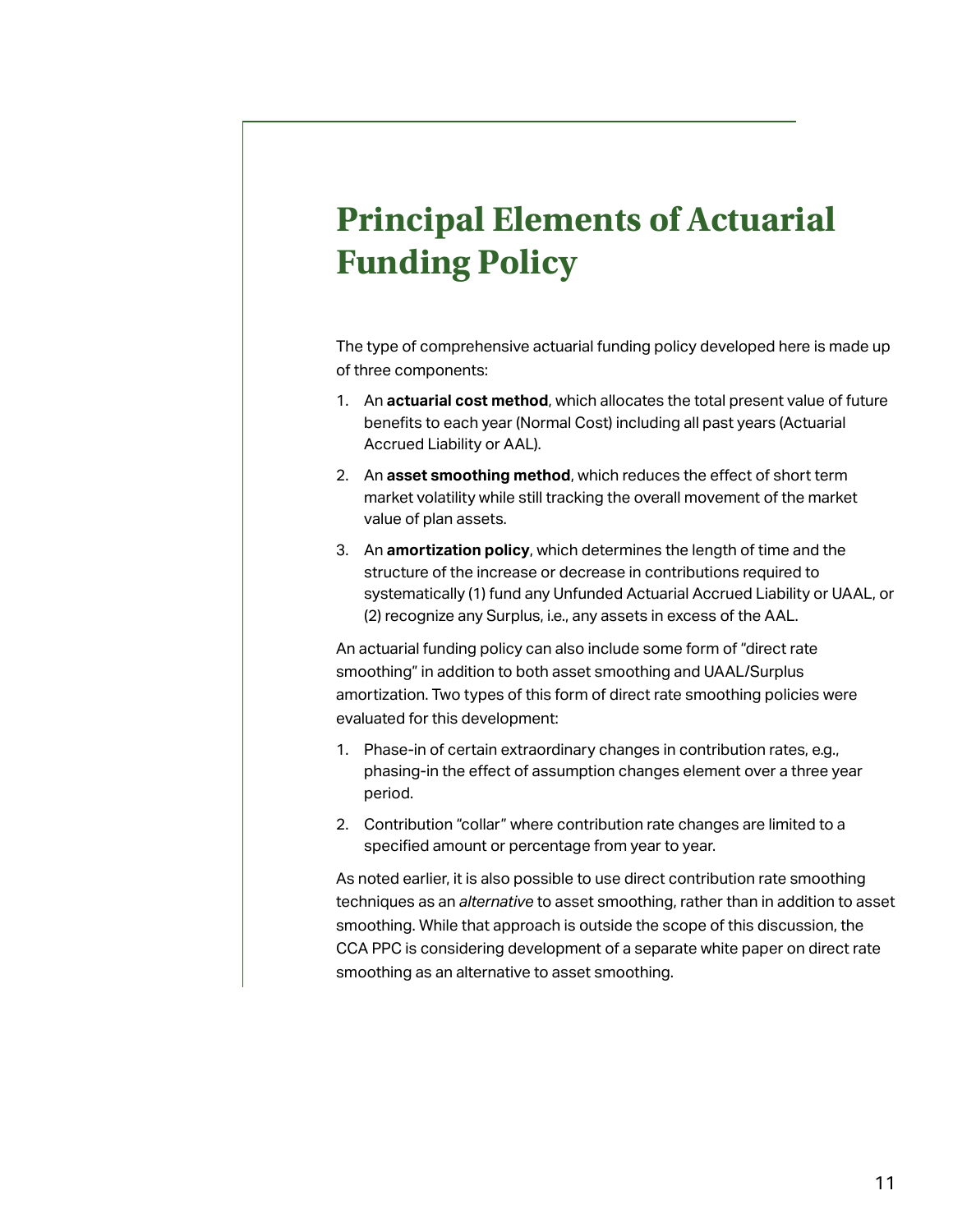# <span id="page-11-0"></span>**Actuarial Cost Method**

The Actuarial Cost Method allocates the total present value of future benefits to each year (Normal Cost) including all past years (Actuarial Accrued Liability<sup>1</sup> or AAL).

#### **Specific policy objectives and considerations**

- 1. Each participant's benefit should be funded under a reasonable allocation method by the expected retirement date(s), assuming all assumptions are met.
- 2. Pay-related benefit costs should reflect anticipated pay at anticipated decrement.
- 3. The expected cost of each year of service (generally known as the Normal Cost or service cost) for each active member should be reasonably related to the expected cost of that member's benefit.
- 4. The member's Normal Cost should emerge as a level percentage of member compensation<sup>2</sup>.
- 5. No gains or losses should occur if all assumptions are met, except for:
	- a. Investment gains and losses deferred under an asset smoothing method consistent with these model practices, or
	- b. Contribution losses or gains due to a routine lag between the actuarial valuation date and the date that any new contributions rates are implemented, or
	- c. Contribution losses or gains due to the phase-in of a contribution increase or decrease.
- 6. The cost method should allow for a comparison between plan assets and the accumulated value of past Normal Costs for current participants, generally known as the Actuarial Accrued Liability (AAL).

*<sup>1</sup> Here "liability" indicates that this is a measure of the accrued (normal) cost while "actuarial" distinguishes this from other possible measures of liability: legal, accounting, etc.*

*<sup>2</sup> This objective applies most clearly to benefits (like, for example, most public pension benefits) that are determined and budgeted for as a percentage of individual and aggregate salary, respectively. For benefits that are not pay related it may be appropriate to modify this objective and the resulting policies accordingly.*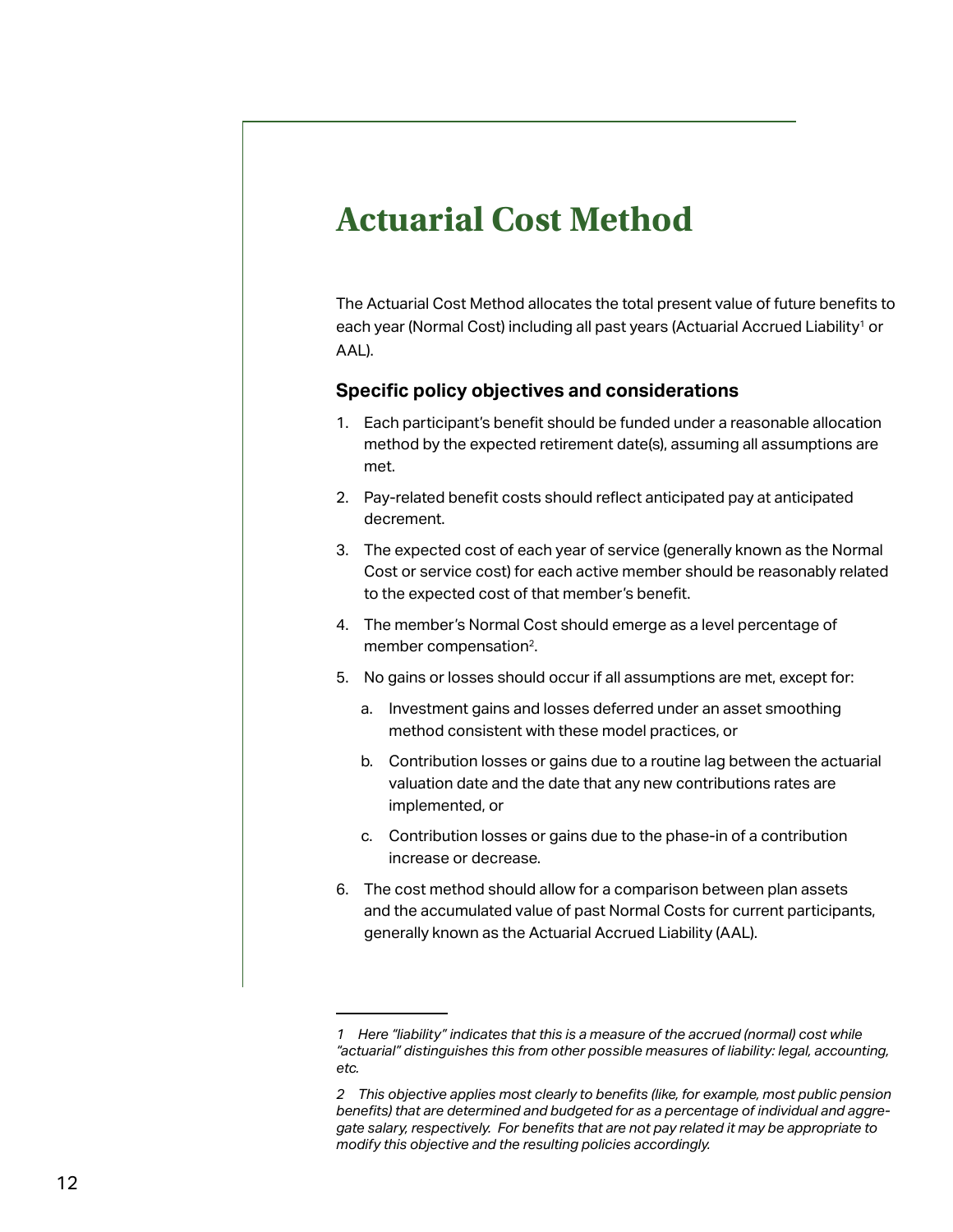#### **Discussion**

- 1. Any actuarial cost model for retirement benefits begins with construction of a series or array of Normal Costs that, if funded each year, under certain stability conditions will be sufficient to fund all projected benefits for current active members. The following considerations serve to specify the cost model developed here.
	- a. The usual stability conditions are that the current benefit structures and actuarial assumptions have always been in effect, the benefit structures will remain in effect, and future experience will match the actuarial assumptions. Special considerations apply if in the past the benefit structure has been changed for current active members changing the benefits for members with service after some fixed date.
	- b. Consistent with Cost Method policy objective #3 and with the general policy objective of transparency, the Normal Cost for each member is based on the benefit structure for that member. This means that a separate Normal Cost array is developed for each tier of benefits within a plan. This argues against Ultimate Entry Age, where Normal Cost is based on an open tier of benefits even for members not in that open tier.
	- c. Consistent with Cost Method policy objective #4, the Normal Cost is developed as a level percentage of pay for each member, so that the Normal Cost rate for each member (as a percentage of pay) is designed to be the same for all years of service. This provides for a more stable Normal Cost rate for the benefit tier in case of changing active member demographics. This argues against Projected Unit Credit.
- d. Also consistent with Cost Method policy objective #4, the Normal Cost for all types of benefits incurred at all ages is developed as a level percentage of the member's career compensation. This argues against funding to decrement. For plans with a DROP (Deferred Retirement Option Program) this also argues for allocating Normal Cost over all years of employment, including those after a member enters a DROP.
- e. Consistent with Cost Method policy objective #6, the Normal Cost is developed independent of plan assets, and the Actuarial Accrued Liability (and so also the UAAL) is based on the Normal Costs developed for past years. This argues against Aggregate and FIL as model practices.
	- i. These methods should be considered as a fundamentally different approach to the determination and funding of variations from Normal Cost.
	- ii. Plans using these methods should also measure and disclose costs and liabilities under the Entry Age method, similar to the requirements of current accounting standards.
- f. Historical practice includes the use of a variation of the Entry Age method (an "Aggregated" Entry Age method) where the Normal Cost and AAL are first determined for each member in a tier of benefits under the usual Entry Age method. However, the actual Normal Cost for the tier is then determined as the Normal Cost rate for the tier applied to the compensation for the tier, where the Normal Cost rate for the tier of benefits is determined as the present value of future Normal Costs for all active members in the tier, divided by the present value of compensation for all members in the tier.
	- i. This variation introduces an inconsistency between the Normal Cost that is funded and the Normal Cost on which the AAL is based.
	- ii. This inconsistency can be shown to produce small but systematic gains or losses, generally losses.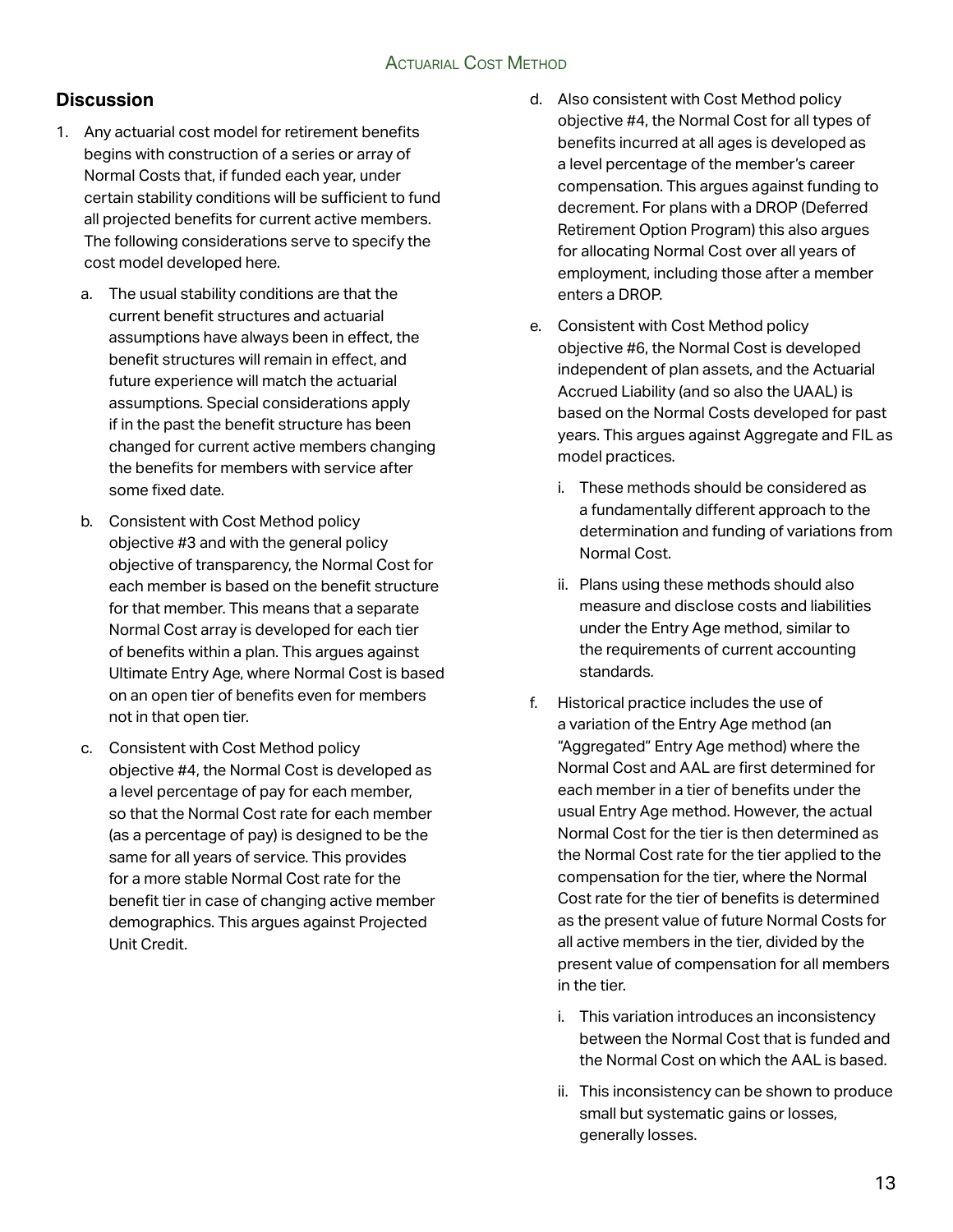#### Actuarial Cost Method

- 2. Consistent with all the above, under the cost model developed here the Normal Cost rate would change only when the projected benefits for the tier change either in amounts or in present value.
	- a. The Normal Cost rate (both in total and by member) will vary from valuation to valuation due to demographic experience and assumption changes.
	- b. The Normal Cost rate will not change when an individual member reaches an age or service where, under the consistent benefit structure for the member's tier, the member's benefit eligibility or accrual rate changes. This is because that event was anticipated in the projected benefits for the tier, so that the projected benefits are substantially unaffected by such predictable changes in eligibility or benefit accrual.
	- c. Similarly the Normal Cost rate for a member should be unaffected by the closing of the member's tier and the creation of a new tier for future hires, as discussed under item 1.b above.
	- d. However, if the benefit structure of a continuing, open tier is changed for members with service after some fixed date, then the Normal Cost rate should change to reflect the unanticipated change in projected benefits for members in the tier3. This calls for an extension or variation of the Entry Age method in order to value this type of benefit change.
		- i. There are two methods in practice to adjust the Normal Cost rate for this type of plan change. While a detailed analysis of these two variations is beyond the scope of this discussion, our summary conclusions are:
- A. The "replacement life" Entry Age method would base the Normal Cost on the new benefit structure as though it had always been in place, thereby producing a consistent Normal Cost rate for all members in the tier. This has the advantages of a change in Normal Cost (both individual and total) more consistent with what would be expected for a change in future benefit accruals, a stable future Normal Cost rate for the tier and a relatively smaller (compared to the alternative) change in Actuarial Accrued Liability. Its disadvantages are that it may be more complicated to explain and to implement.
- B. The "averaged" Entry Age method would base each member's Normal Cost on the new projected benefit for that member, thereby producing a different Normal Cost rate for different members in the tier, based generally on their service at the time of the change in benefit structure. The advantages and disadvantages are essentially the reverse of those for the replacement life version of Entry Age. The change in Normal Cost is less than what would be expected for a change in future benefit accruals, the future Normal Cost rate for the tier will be unstable (as it eventually reaches the same rate as under the replacement life variation) and there is a relatively larger (compared to the alternative) change in Actuarial Accrued Liability. Its advantages are that it may be less complicated to explain and to implement (where the latter may depend on the valuation software used).
- 3. While not recommended for funding, the Normal Cost under the Ultimate Entry Age method discussed above may nonetheless be useful when a new open tier is adopted for future hires. The combined normal cost rate for the open and closed tiers (as determined under the LCAM Entry Age method) will change over time as members of the closed tier are replaced by members in the new tier. This will result in an increasing or decreasing

*<sup>3</sup> Note that, as of this writing, for public sector pension plans this is relatively uncommon because of legal protections that are understood to apply both to accrued benefits and to future benefit accruals for current members.*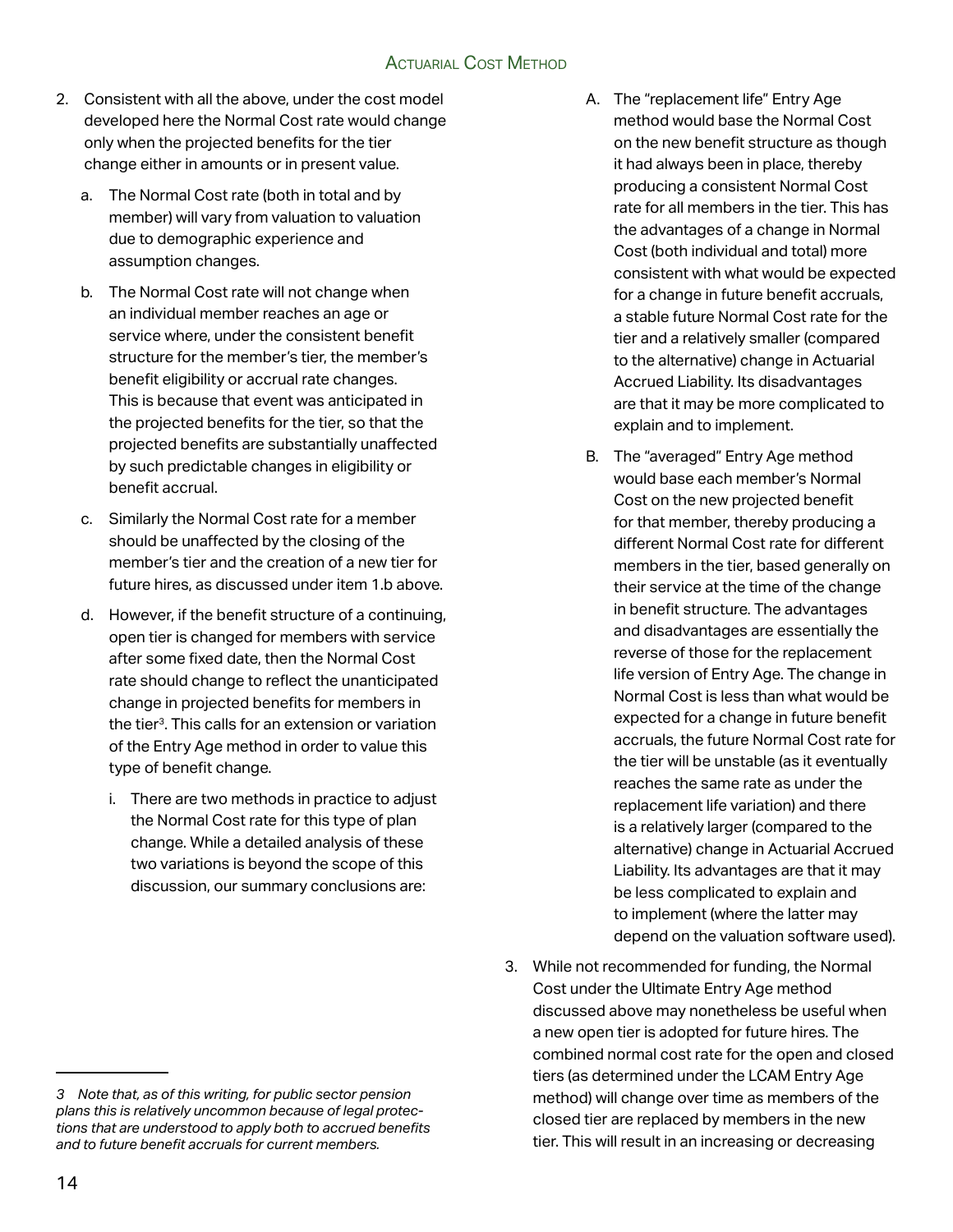#### Actuarial Cost Method

combined normal cost rate (depending on whether the new tier has higher or lower benefits), consistent with the transition of the workforce over time to the new benefit level. However, the Ultimate Entry Age method Normal Cost for the combined tiers will reflect the expected long term Normal Cost for the entire workforce (unlike the LCAM Normal Cost which reflects only the recent hires in the new tier). For that reason, Normal Cost under Ultimate Entry Age may be useful for projecting longer-term costs or for evaluating a fixed contribution rate.

#### **Practices**

Based on the above discussion, and consistent with the policy objectives, actuarial cost methods and parameters are categorized as follows:

#### **LCAM Model Practices**

- Entry Age cost method with level percentage of pay Normal Cost.
	- Normal Costs are level even if benefit accrual or eligibility changes with age or service.
	- All types and incidences of benefits are funded over a single measure of expected future service<sup>4</sup>.
	- The Normal Cost for a tier of benefits is the sum of the individually determined Normal Costs for all members in that tier.
	- Exception: for plans with benefits unrelated to compensation the Entry Age method with level dollar Normal Cost may be more appropriate.
- For multiple tiers:
	- Normal Cost is based on each member's benefit.
- For benefit formula or structure changes within a tier (generally after a fixed date):

- Normal Cost is based on current benefit structure (replacement life Entry Age<sup>5</sup>).

#### **Acceptable Practices**

- Aggregate cost method: Plans using the Aggregate method should disclose costs and liabilities determined under the Entry Age method.
	- Calculate Normal Cost and UAAL under Entry Age method.
	- Determine single amortization period for the Entry Age UAAL that, combined with the Entry Age Normal Cost, is equivalent to Aggregate method Normal Cost.
- Frozen Initial Liability cost method: This method should disclose costs and liabilities under the Entry Age method.
	- Calculate Normal Cost and UAAL under Entry Age method.
	- Deduct the FIL amortization bases from the Entry Age UAAL.
	- Determine single amortization period for the remaining Entry Age UAAL that, combined with the Entry Age Normal Cost, is equivalent to FIL method Normal Cost.
- Funding to Decrement Entry Age method, where each type and incidence of benefit is funded to each age at decrement.
	- This method may be appropriate for some plan designs or for plans closed to new entrants<sup>6</sup>.
- For benefit formula or structure changes within a tier (generally after a fixed date):

*<sup>4</sup> Under the LCAM model practice, Normal Cost is allocated over service that continues until the member is no longer working. For active members in or expected to enter a DROP (Deferred Retirement Option Program) this includes service through the expected end of the DROP period. This is not the method adopted by GASB in Statements 67 and 68, where service cost is allocated only through the beginning of the DROP period. The GASB method for DROPs is categorized as an Acceptable Practice for funding.*

*<sup>5</sup> Note that this is not the method used in GASB's Statements 67 and 68. The GASB method is categorized as an Acceptable Practice.*

*<sup>6</sup> For example, a Plan that provides very valuable early career-benefits (such as heavily subsidized early retirement or disability benefits) may prefer to have the higher early-career Normal Costs associated with the Funding to Decrement Entry Age method.*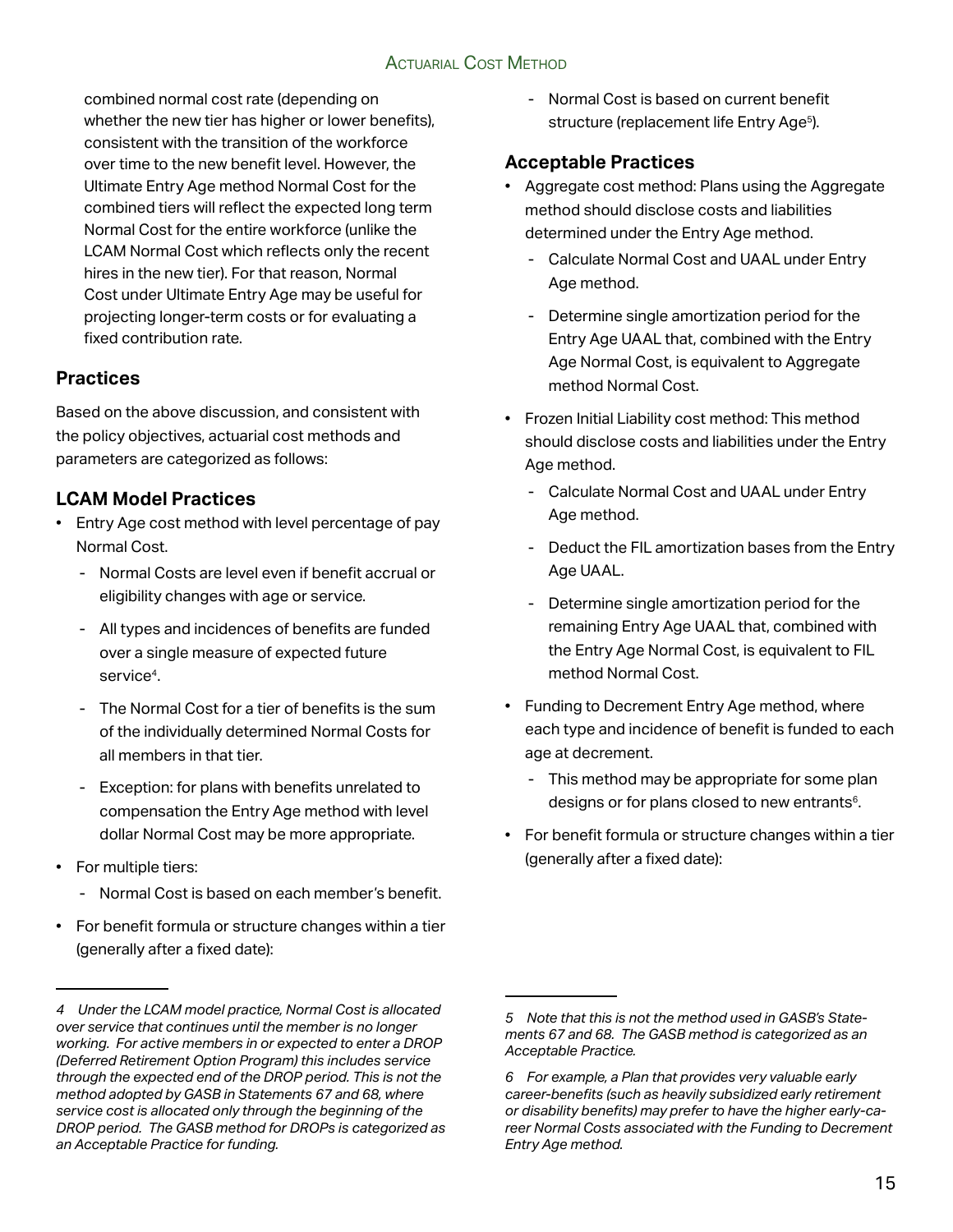- Normal Cost is based on each member's composite projected benefit (averaged Entry  $Age<sup>7</sup>$ ).

#### **Acceptable Practices, with Conditions**

- Projected Unit Credit cost method.
- Entry Age method variation ("Aggregated" Entry Age method) where the Normal Cost for a tier of benefits is determined as the Normal Cost rate for the tier applied to the compensation for the tier, and where the Normal Cost rate for the tier of benefits is determined as the present value of future Normal Costs for all active members in the tier, divided by the present value of compensation for all members in the tier.
- Aggregate or Frozen Initial Liability methods without the disclosures of costs and liabilities determined under the Entry Age method discussed above.

#### **Non-recommended Practices**

- Normal Cost based on open tier of benefits even for members not in that open tier (Ultimate Entry Age).
	- Ultimate Entry Age Normal Cost may be useful to illustrate the longer-term Normal Cost for combined tiers or to evaluate fixed contribution rates.

## **Unacceptable Practices**

- Traditional (non-Projected) Unit Credit cost method for plans with pay-related benefits as the primary benefit.
- Note that while this white paper does not address policy issues related to pay-as-you-go funding or terminal funding, such practices would be unacceptable if the policy intent is to fund the members' benefits during the members' working careers.

#### **Transition Policies**

• There are no transition policies that apply to funding methods. For substantial method changes (e.g., changing from Projected Unit Credit to Entry Age) special amortization periods could apply. These are discussed in the section on Amortization Policy.

*<sup>7</sup> Note that this is the version of the Entry Age method required for financial reporting under GASB Statements 67 and 68 for plans with benefit formula or structure changes within a tier.*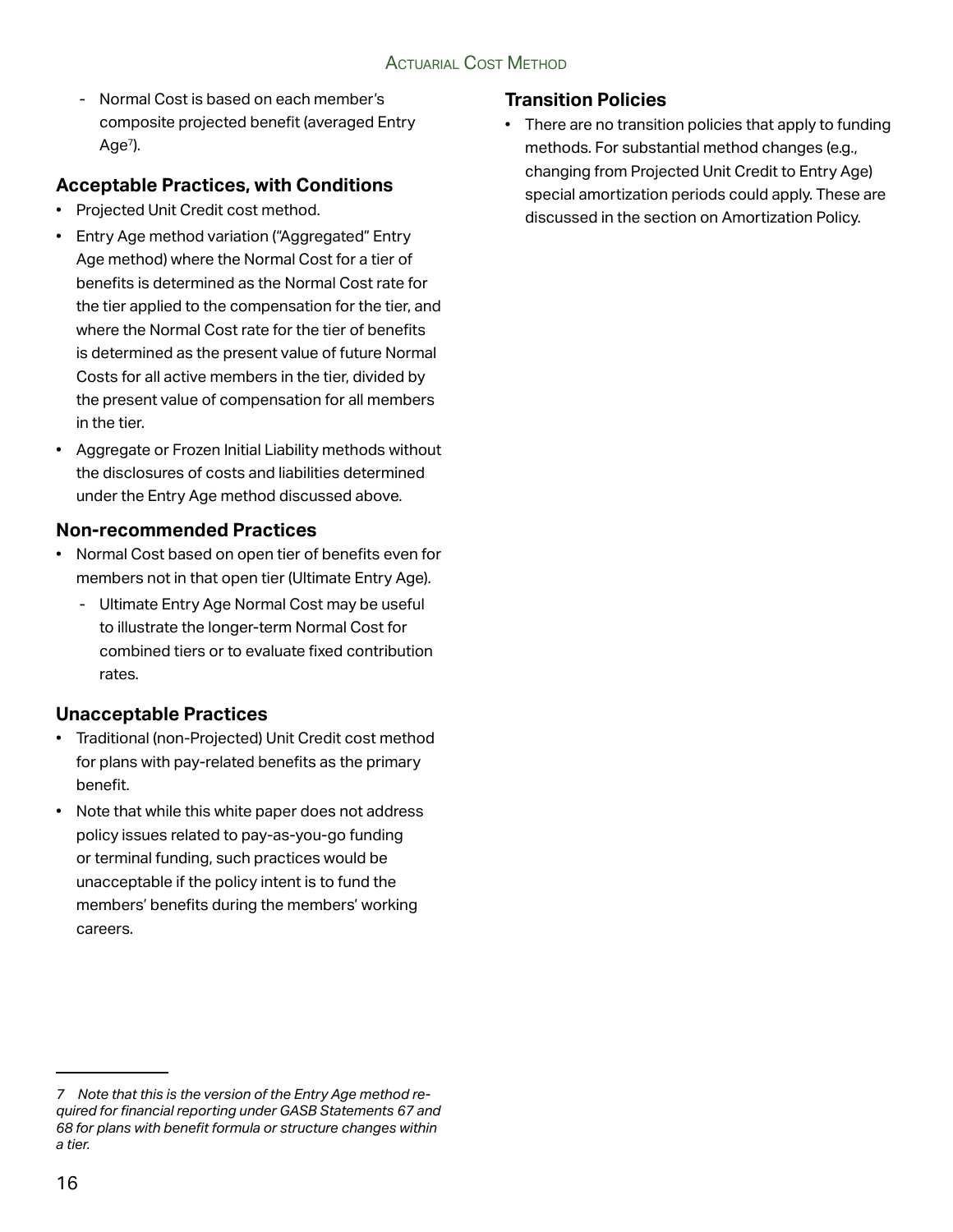# <span id="page-16-0"></span>**Asset Smoothing Methods**

An asset smoothing method reduces the effect of short term market volatility while still tracking the overall movement of the market value of plan assets.

#### **Specific policy objectives and considerations**

- 1. The funding policy should specify all components of asset smoothing method:
	- a. Amount of return subject to deferred recognition (smoothing).
	- b. The smoothing period or periods.
	- c. The range constraints on smoothed value (market value corridor), if any.
	- d. The method of recognizing deferred amounts: fixed or rolling smoothing periods.
- 2. The asset smoothing method should be unbiased relative to market.
	- a. The same smoothing period should be used for gains and for losses.
	- b. Any market value corridor should be symmetrical around market value.
- 3. The asset smoothing method should not be selectively reset at market value only when market value is greater than actuarial value.
	- a. Bases may be combined but solely to reduce future, non-level recognition of relatively small net unrecognized past gains and losses (i.e., when the smoothed and market values are already relatively close together).
- 4. The asset smoothing method should be unbiased relative to realized vs unrealized gain loss.
	- a. Base deferrals on total return gain/loss relative to assumed earnings rate.
- 5. The asset smoothing method should incorporate the ASOP 44 concepts of:
	- a. Likely to return to market in a reasonable period and likely to stay within a reasonable range of market, or
	- b. Sufficiently short period to return to market or sufficiently narrow range around market.
- 6. The policy parameters should reflect empirical experience from historical market volatility.
- 7. The asset smoothing method should support the policy goal of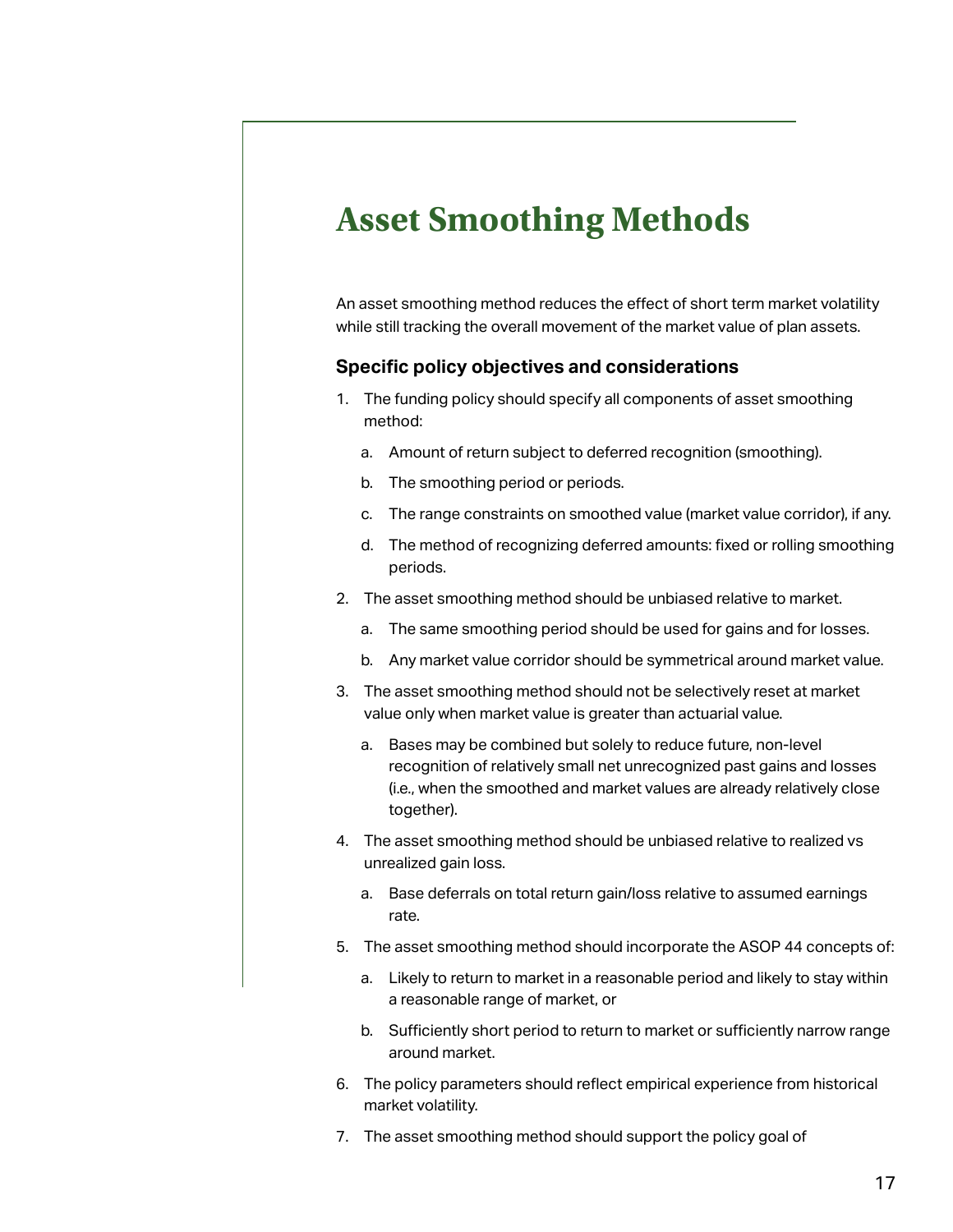#### Asset Smoothing Methods

demographic matching (the intergenerational aspect of interperiod equity) described in general policy objective 2. This leads to a preference for smoothing methods that provide for full recognition of deferred gains and losses in the UAAL by some date certain.

a. Note that this objective is also consistent with the accountability and transparency goals described in general policy objective 4.

#### **Discussion**

- 1. Longer smoothing periods generally reduce contribution volatility. A discussion of smoothing periods could include the following considerations:
	- a. To the extent that smoothing periods are considered as being tied to economic or market cycles, those cycles may be believed to be longer or shorter than in past years.
	- b. If markets are more volatile, then longer smoothing would be needed even if only to maintain former levels of contribution stability.
	- c. Better funded plans, more mature plans and higher benefit plans (i.e., plans with a higher "volatility index") have inherently more volatile contribution rates, so may justify longer smoothing.
	- d. Sponsors may be more sensitive to contribution volatility.
- 2. However, ASOP 44 implies that longer smoothing periods call for narrower market value corridors.
	- a. In effect, the corridor imposes a demographic matching style constraint on the use of longer smoothing periods which otherwise would obtain greater volatility management.
- 3. The model interpretation is that five year smoothing is "sufficiently short" under ASOP 44.
	- a. This reflects long and consistent industry practice, as well as GASB Statement 68.
	- b. This implies that five year smoothing with no market value corridor is ASOP compliant.
	- c. It still may be useful to have a market value corridor as part of the asset smoothing policy.
- i. This avoids having to introduce the corridor structure in reaction to some future discussion of longer smoothing periods.
- 4. Consider the extensive data available on the impact of smoothing periods and market value corridors after large market downturn (such as occurred in 2008).
	- a. The smoothing method manages the transition from periods of lower cost to periods of higher cost.
		- i. The level of those higher costs is determined primarily by size of the market loss and UAAL amortization period, not the asset smoothing policy.
	- b. The smoothing period determines length of the transition period.
	- c. The market value corridor determines cost pattern during the transition.
		- i. A wide corridor or no corridor produces a straight line transition.
		- ii. "Hitting the corridor" accelerates the cost increases or decreases in early years of transition.
			- A. In effect the corridor inhibits the smoothing method after years of large losses (or gains).
		- iii. There are various possible policy justifications for such an accelerated transition.
			- A. Market timing: get more contributions in while the market is down.
			- B. Cash flow management: low market values may impair plan liquidity.
			- C. Employer solvency: if the employer eventually is going to default on making contributions, then get as much contribution income as possible before that happens.
			- D. Employer preference: employers may prefer to have the higher costs in their rates as soon as possible.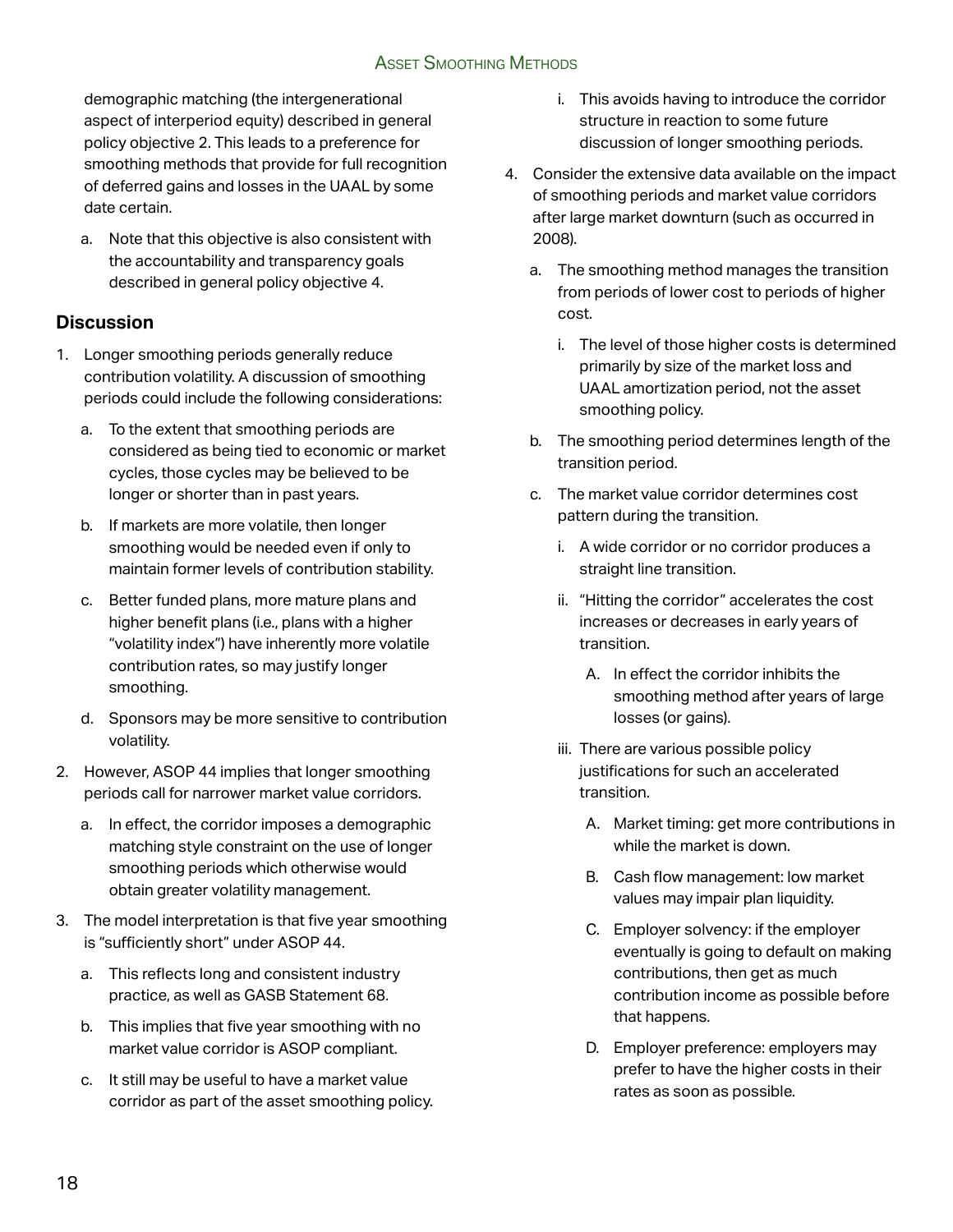- iv. Following the 2008 market decline, these justifications were generally not found to be compelling.
	- A. The normal lag in implementing new contributions rates defeats iii. A and B.
	- B. Employers are presumed solvent and if not, accelerating contributions would make things worse.
	- C. Many employers clearly preferred more time to absorb the contribution increases.
- v. Absent these considerations, 2008 experience argues for permitting a wide corridor with a five year smoothing period, based on the fact that five year smoothing produced actuarial value to market value ratios that exceeded 140%.
	- A. Projections in early 2009 actually showed these ratios could have been as high as 150% if markets had not recovered some before the June 30, 2009 valuations.
- 5. Other industry indicators for market corridor selection with long smoothing periods
	- a. CalPERS 2005 policy: 15 year rolling smoothing with 20% corridor.
- 6. Structural issue: Fixed, separate smoothing periods vs. a single, rolling smoothing period
	- a. Fixed, separate smoothing periods for each year of market gain or loss insure that all deferred gains and losses are included in the UAAL (and so in the contribution rates) by a known date. This is consistent with accountability and with demographic matching.
	- b. A single rolling smoothing period avoids "tail volatility" where contributions are volatile not only when gains and losses first occur but also when (under a layered approach) each year's gain or loss is fully recognized.
		- i. Rolling smoothing is consistent with volatility management but substantially extends the recognition period for deferred investment gains and losses.
- A. This will extend the time when the actuarial value of assets is consistently above or below the market value of assets.
- B. That argues for narrower corridors than are appropriate for fixed (layered) smoothing periods.
- ii. In effect, rolling smoothing recognized a fixed percentage of deferred investment gains and losses each year.
	- A. For example, 5 year rolling amortization recognizes 20% of the deferred amount.
	- B. Base corridors on this deferral recognition percentage.
- c. With fixed, separate smoothing periods, tail volatility due to alternating periods of market gains and losses can be controlled by limited active management of the separate deferral amounts.
	- i. One such adjustment involves combining the separate deferral amounts when the net deferral amount is relatively small (i.e., the smoothed and market values are very close together) but the recognition pattern of that net deferral is markedly non-level.
		- A. The net deferral amount is unchanged as of the date of the adjustment.
		- B. The period over which the net deferral amount is fully recognized is unchanged as of the date of the adjustment.
	- ii. Other uses of active management of the deferral amounts may add complexity to the application of the policy and may reduce transparency.
	- iii. Restarts of fixed, separate smoothing periods should not be used:
		- A. Too frequently, as this would produce a de facto rolling smoothing period, or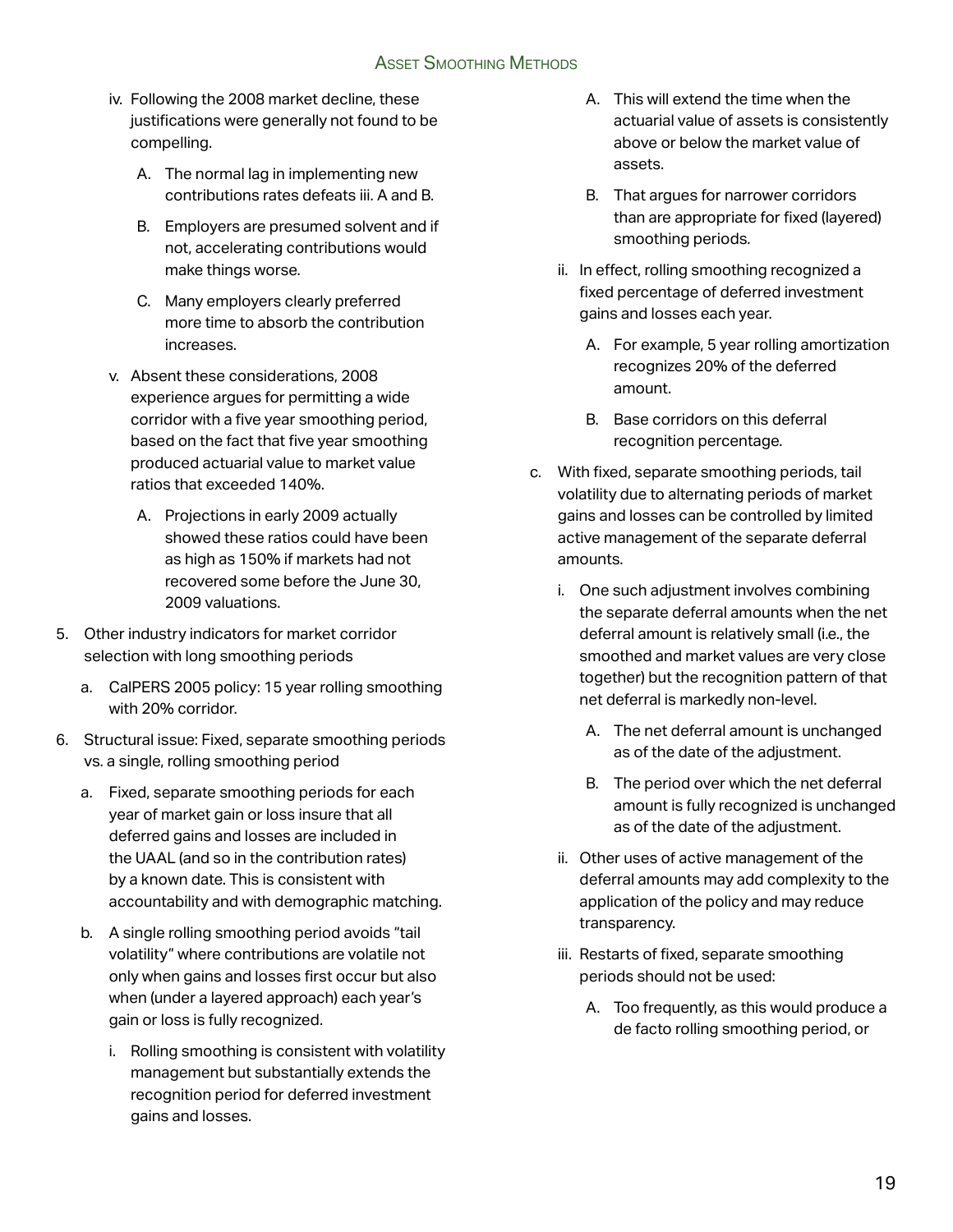B. To selectively restart smoothing at market value only when market value is greater than smoothed value. This would violate General Policy Objective 5, since it would selectively change the policy only when the effect is to reduce contributions.

#### **Practices**

Based on the above discussion, and consistent with the policy objectives, asset smoothing methods and parameters are categorized as follows:

#### **LCAM Model Practices**

- Deferrals based on total return gain/loss relative to assumed earnings rate.
- Deferrals recognized in smoothed value over fixed smoothing periods not less than 3 years.
- Maximum market value corridors for various smoothing periods:
	- 5 or fewer years, 50%/150% corridor.
	- 7 years, 60%/140% corridor.
- Combine smoothing periods or restart smoothing only to manage tail volatility.
	- Appropriate when the net deferral amount is relatively small (i.e., the actuarial and market values are very close together).
		- The net deferral amount is unchanged as of the date of the adjustment.
		- The period over which the net deferral amount is fully recognized is unchanged as of the date of the adjustment.
	- Avoid using frequent restart of smoothing to achieve de facto rolling smoothing.
	- Avoid restarting smoothing only accelerate recognition of deferred gains, i.e., only when market value is greater than actuarial value.
- Additional analysis, such as solvency projections, is likely to be appropriate for closed plans.

#### **Acceptable Practices**

• Maximum market value corridors for various smoothing periods:

- 10 years, 70%/130% corridor.
- Five year (or shorter) smoothing with no corridor (including use of market value of assets without smoothing).
- Rolling smoothing periods with the following maximum market value corridors for various smoothing periods:
	- Express rolling smoothing period as a percentage recognition of deferred amount and set corridor at that same percentage. For example:
		- 3 year rolling smoothing means 33% recognition, with a 33% corridor.
		- 4 year rolling smoothing means 25% recognition, with a 25% corridor.
		- 5 year rolling smoothing means 20% recognition, with a 20% corridor.
		- 10 year rolling smoothing means 10% recognition, with a 10% corridor.
	- Perform additional analysis including projections of when the actuarial value is expected to return to within some narrow range of market value.

## **Acceptable Practices, with Conditions**

- Maximum market value corridors for various smoothing periods:
	- 15 years, 80%/120% corridor.

## **Non-recommended Practices**

- Longer than 5 year smoothing with no corridor.
- 15 years or shorter smoothing with corridors wider than shown above.

## **Unacceptable Practices**

• Smoothing periods longer than 15 years

## **Transition Policies**

Generally, transition policies for asset smoothing would allow current layered smoothing to continue subject to the appropriate model corridors (as determined by the future smoothing periods, if changed from the past/ current layers). Transition from rolling asset smoothing would fix the rolling layer at its current period.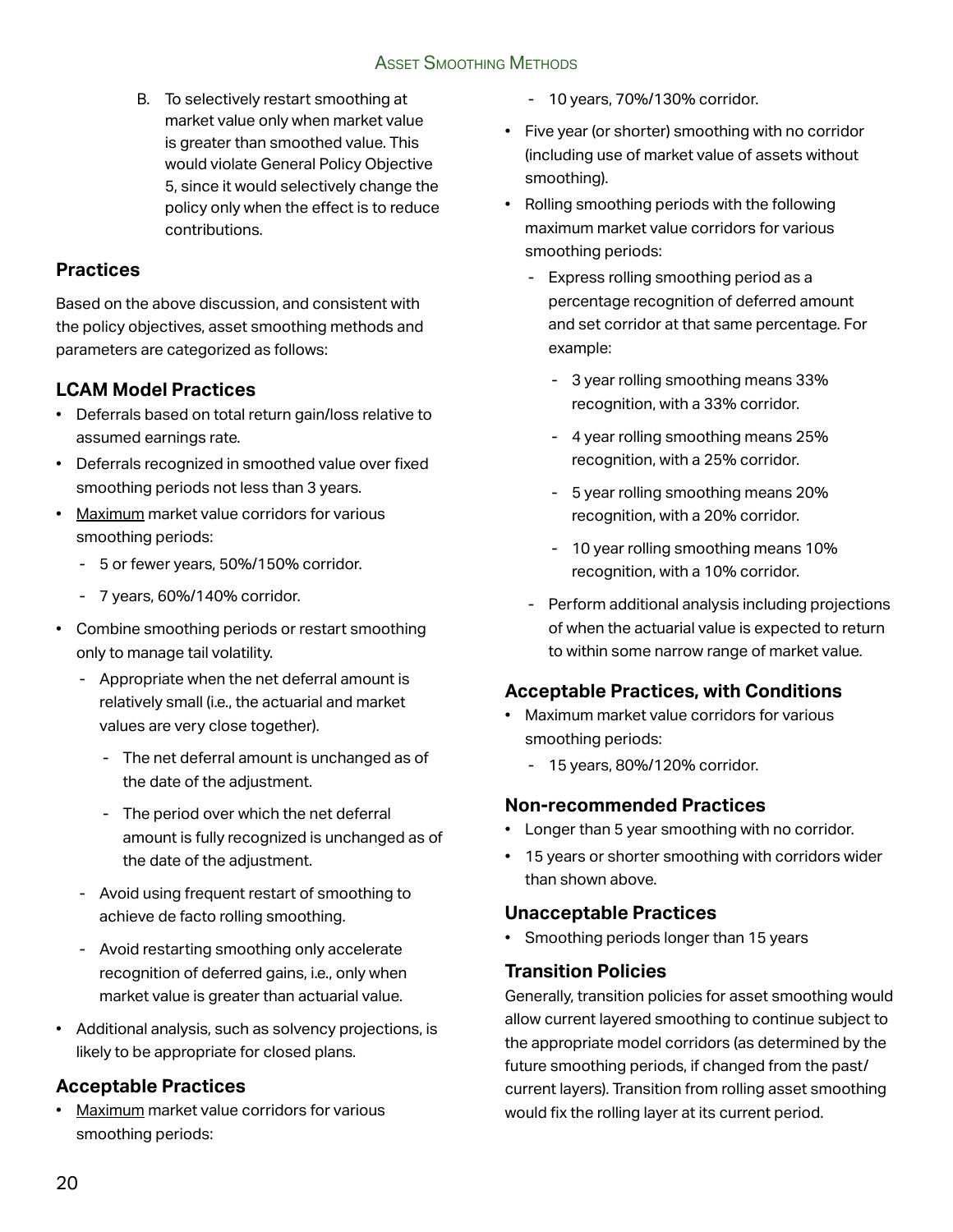## <span id="page-20-0"></span>**Amortization Policy**

An amortization policy determines the length of time and the structure of the increase or decrease in contributions required to systematically (1) fund any Unfunded Actuarial Accrued Liability or UAAL, or (2) recognize any Surplus, i.e., any assets in excess of the AAL.

#### **Specific policy objectives and considerations**

- 1. Variations in contribution requirements from simply funding the Normal Cost will generally arise from gains or losses, method or assumption changes or benefit changes and will emerge as a UAAL or Surplus. As discussed in the general policy objectives, such variations should be funded over periods consistent with an appropriate balance between the policy objectives of demographic matching and volatility management.
- 2. As with the Normal Cost, the cost for changes in UAAL should emerge as a level percentage of member compensation<sup>8</sup>.
- 3. The amortization policy should reflect explicit consideration of these different sources of change in UAAL, even if the resulting policy treats different changes in the same way:
	- a. Experience gains and losses.
	- b. Changes in assumptions and methods.
	- c. Benefit or plan changes.
- 4. The amortization policy should reflect explicit consideration of the level and duration of negative amortization, if any.
	- a. This consideration should not necessarily preclude some negative amortization that may occur under an amortization policy that is otherwise consistent with the policy objectives.
	- b. Amortization periods developed in consideration of negative amortization (along with other policy goals) may be relevant for level dollar amortization (where negative amortization does not occur).
- 5. The amortization policy should support the general policy objectives of

*<sup>8</sup> As with the Normal Cost, this amortization policy objective applies most clearly to benefits (like, for example, most public pension benefits) that are determined and budgeted for as a percentage of individual and aggregate salary, respectively. For benefits that are not pay related, or when costs are budgeted on a basis other than compensation it may be appropriate to modify this objective and the resulting policies accordingly.*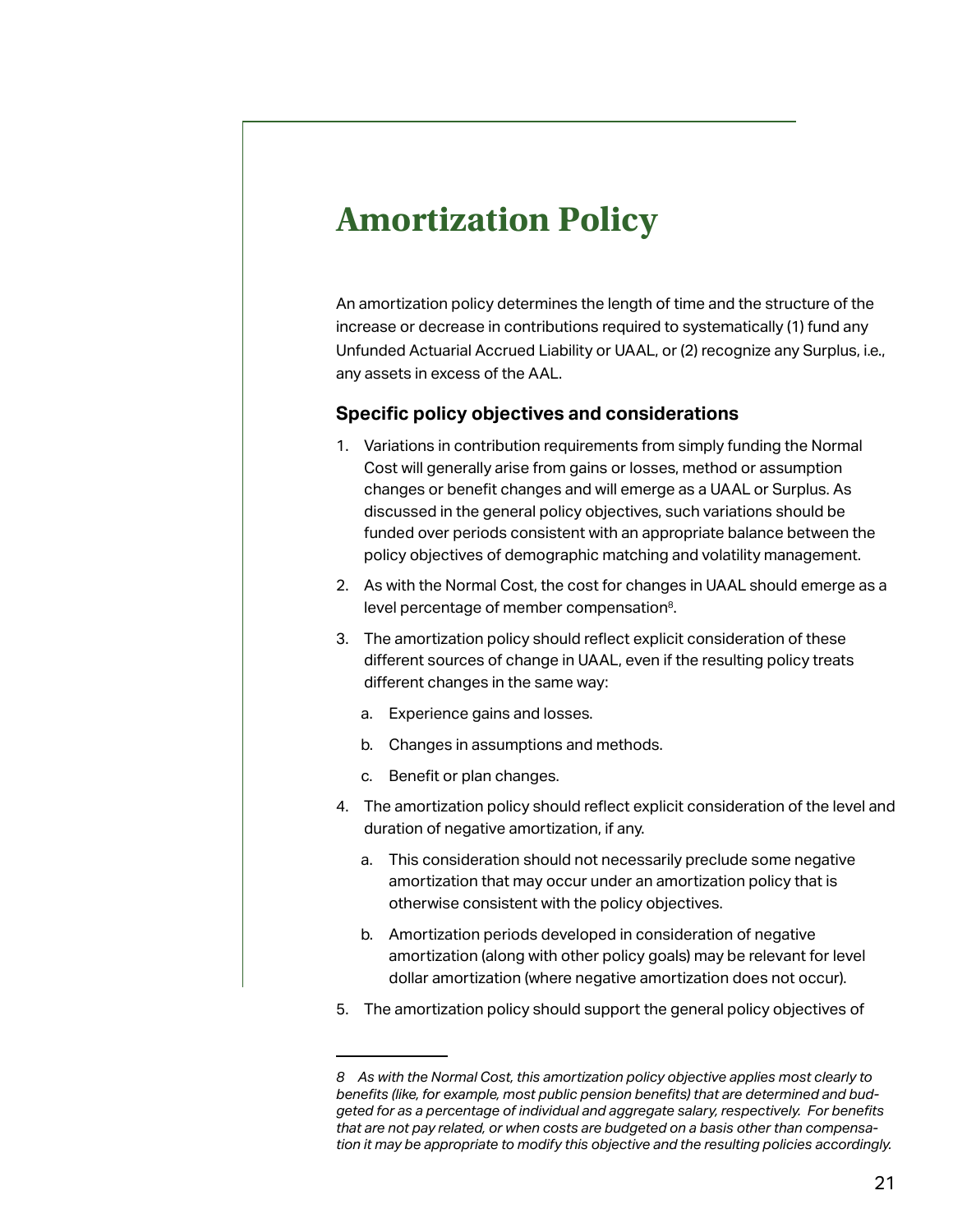accountability and transparency. This leads to a preference for:

- a. Amortization policies that reflect a history of the sources and treatment of UAAL.
- b. Amortization policies that provide for a full amortization date for UAAL.
	- i. Note that this objective is also consistent with the demographic matching aspect of general policy objective 2.
- 6. The amortization of Surplus requires special consideration, consistent with general policy objective 5 (nature of public plan governance).
	- a. Amortization of Surplus should be considered as part of a broader discussion of Surplus management techniques, including:
		- i. Excluding some level of Surplus from amortization.
		- ii. "Derisking" some portion of plan liabilities by changing asset allocation.

#### **Discussion**

- 1. The policy objectives lead to a general preference for level percentage of pay amortization.
	- a. Consistent with policy objectives and with the Normal Cost under the Model Actuarial Cost Method.
	- b, This discussion of amortization periods presumes level percentage amortization. Level dollar amortization is discussed separately as an alternative to level percentage amortization.
- 2. The policy objectives lead to a general preference for multiple, fixed amortization layers.
	- a. Fixed period amortization is clearly better for accountability, since UAAL is funded as of a date certain.
	- b. Single layer, fixed period amortization is not a stable policy, since period would have to be restarted when remaining period gets too short.
- c. Multiple layer amortization is also more transparent, since it tracks the UAAL by source. However, layered amortization is more complicated and can require additional policy actions to achieve stable contribution rates (including active management of the bases).
- d. Discussion of periods will assume multiple, fixed amortization and then revisit the use of rolling periods to manage volatility.
- 3. For gains and losses, balancing demographic matching and volatility control leads to an ideal amortization period range of 15 to 20 years.
	- a. Lesson learned from the 1990s is that less than 15 years gives too little "volatility control", especially for gains.
		- i. Short amortization of gains led to partial contribution holidays (contributions less than Normal Cost) and even full contribution holidays (no contribution required).
		- ii. This is inconsistent with general policy objective 5, in that it led to insufficient budgeting for ongoing pension costs and to pressure for benefit increases.
	- b. Longer than 20 years becomes difficult to reconcile with demographic matching, the intergenerational aspect of interperiod equity described in general policy objective 2.
		- i. 20 years is substantially longer than either average future service for actives or average life expectancy for retirees.
	- c. Periods longer than 20 years also entail negative amortization (which starts at around 16 to 18 years for many current combinations of assumptions)<sup>9</sup>.
		- i. Here negative amortization is an indicator for not enough demographic matching but based on economic rather than demographic assumptions.

*<sup>9</sup> Note that for emerging lower investment return and salary increase assumptions even twenty year amortization may entail no negative amortization.*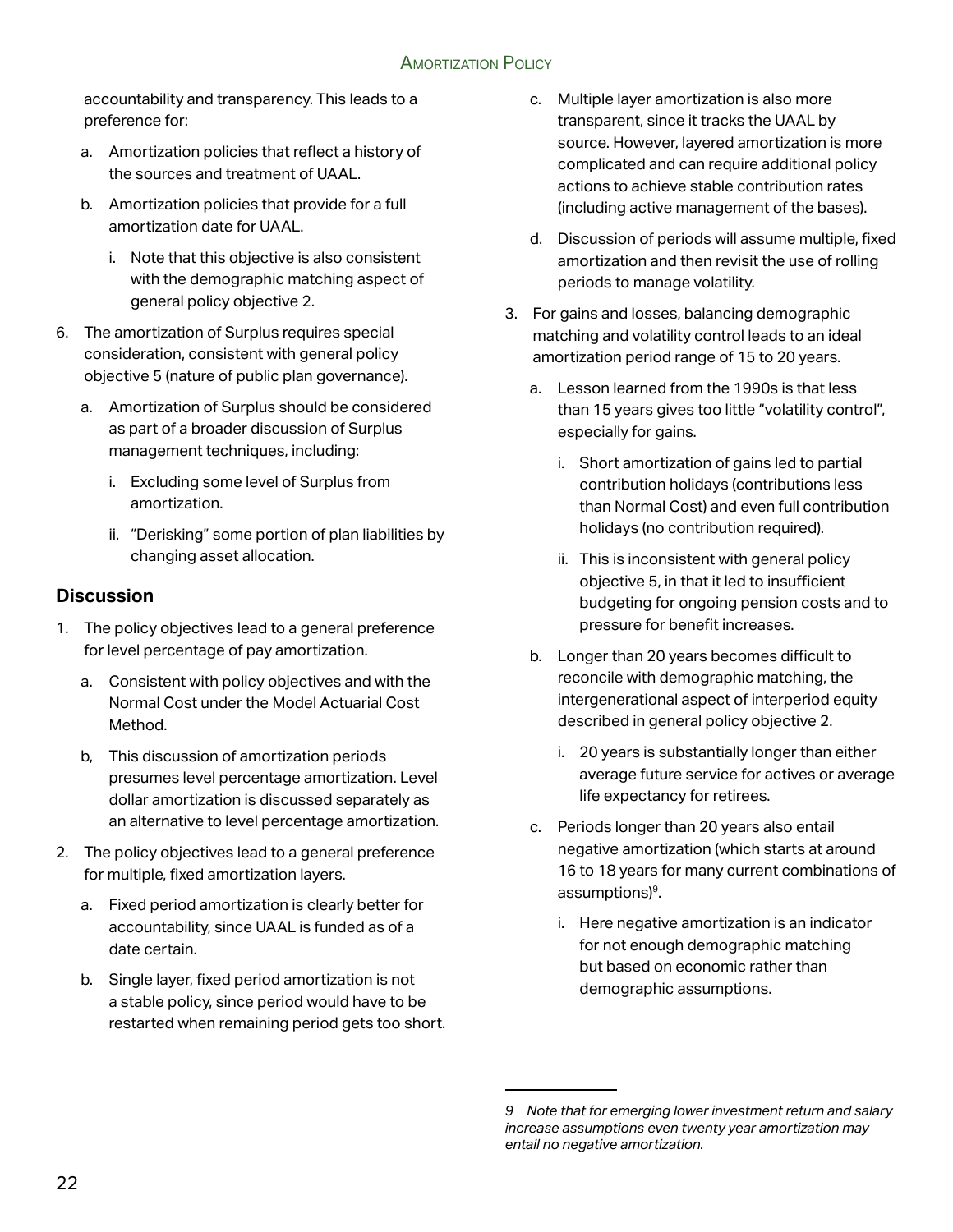- ii. Consider observed consistency between the period of onset of negative amortization and the periods related to member demographics.
- iii. As discussed later in this section, negative amortization is a much greater concern when using open or rolling amortization periods.
- d, Two case studies CalPERS and GASB:
	- i. CalPERS 2005 analysis focused on volatility management. Resulting funding policy uses exceptionally long periods for gain and loss amortization (as well as for asset smoothing.)
	- ii. GASB Statements 67 and 68 focus on demographic matching. Resulting expensing policy uses very short recognition periods. (This is cited for comparison only, as the GASB statements govern financial reporting and not funding.)
	- iii. Our general policy objectives indicate a balance between these two extremes.
- 4. For assumption changes, while the amortization periods could be the same, a case can be made for longer amortization than for gain/loss, since liabilities are remeasured to anticipate multiple years of future gains or losses.
	- a. A similar or even stronger case for longer periods could be made for changing cost method (such as from Projected Unit Credit to Entry Age), or for the initial liability for a newly funded plan.
	- b. However longer than 25 years entails substantial (arguably too much) negative amortization.
- 5. For plan amendments that increase liabilities, volatility management is not an issue, only demographic matching.
	- a. Use actual remaining active future service or retiree life expectancy.
	- b. Could use up to 15 years as an approximation for actives.
- i. Any period that would entail negative amortization is inconsistent with general policy goals 2 (demographic matching) and 5 (nature of public plan governance).
- c. Could use up to 10 years as an approximation for inactives.
	- i. Particularly for retiree benefit increases, amortization period should control for negative cash flow where additional amortization payments are less than additional benefit payments.
- d. For Early Retirement Incentive Programs use a period corresponding to the period of economic savings to the employer.
	- i. Shorter than other plan amendments, typically no more than five years<sup>10</sup>
- e. For benefit improvements with accelerated payments (e.g. one time "13th check" or other lump sum payments) amortization may not be appropriate as any amortization will result in negative cash flows.
- 6. Plan amendments that reduce liabilities require separate considerations so as to avoid taking credit for the reduction over periods shorter than the remaining amortization of the original liabilities.
	- a. Reductions in liability due to such benefit reductions should not be amortized more rapidly than the pre-existing unfunded liabilities, as measured by the average or the longest current amortization period.
	- b. Benefit "restorations<sup>11</sup>" should similarly be amortized on a basis consistent with the pre-existing unfunded liabilities or with the "credit" amortization base established when the benefits were reduced.
- 7. For Surplus, similar to short amortization of

*<sup>10</sup> For example, a Government Finance Officers Association (GFOA) 2004 recommended practice states that "the incremental costs of an early retirement incentive program should be amortized over a short-term payback period, such as three to five years. This payback period should match the period in which the savings are realized."*

*<sup>11</sup> A benefit restoration occurs when a previous benefit reduction has been fully or partially restored for a group of members who were subject to the earlier benefit reduction.*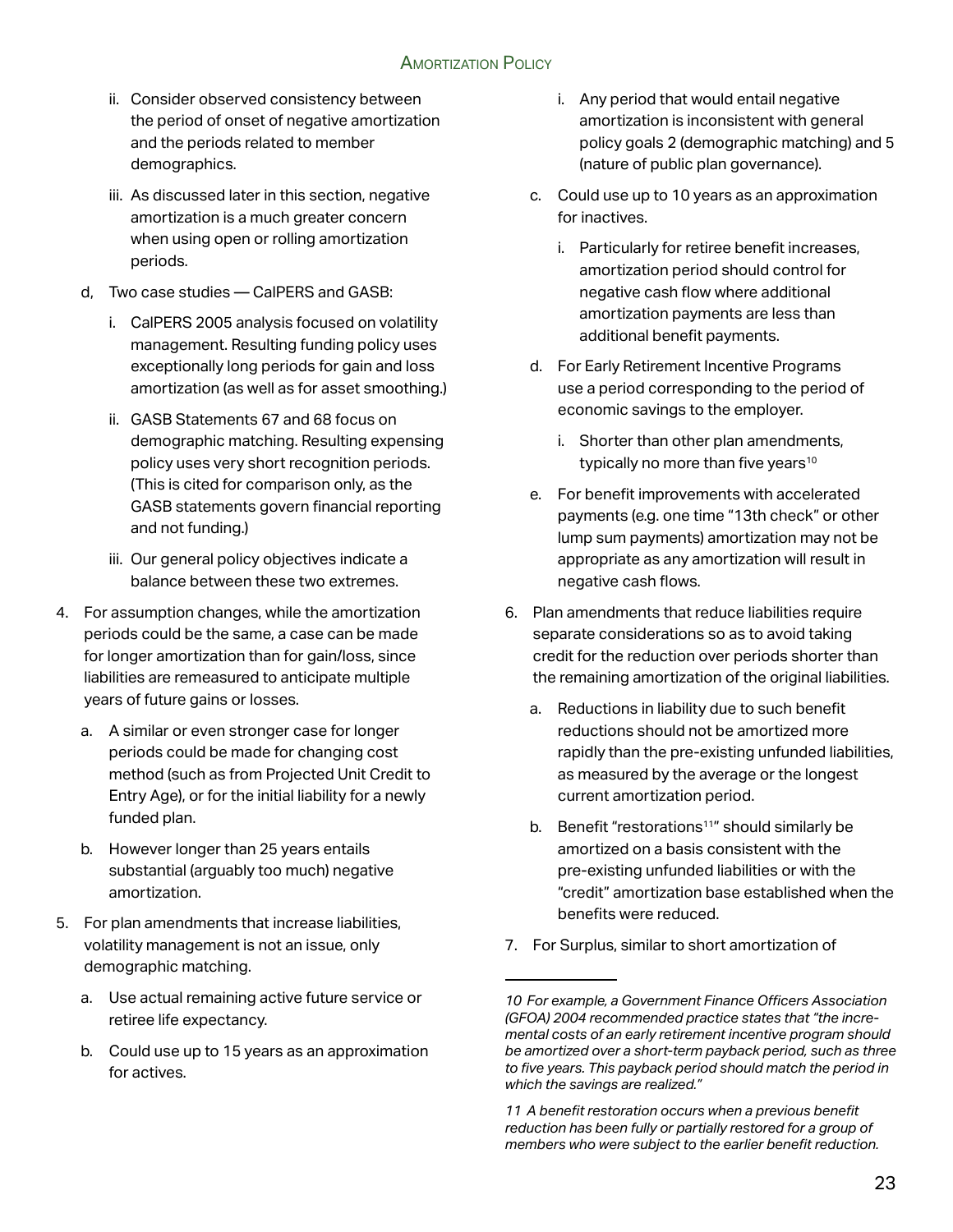gains, the lesson from the 1990s is that short amortization of surplus leads to partial or full contribution holidays (contributions less than Normal Cost, or even zero).

- a. This is inconsistent with general policy objective 5, and led to insufficient budgeting for ongoing pension costs and to pressure for benefit increases.
- b. General consensus is that this is not good public policy.
	- i. See for example Recommendation 7 by California's 2007 Public Employee Post-Employment Benefits Commission, and also CalPERS 2005 funding policy.
- c. Because of both the ongoing nature of the Normal Cost and the nature of public plan governance, amortization of UAAL and Surplus should not be symmetrical.
	- i. It may be appropriate to amortize surplus over a period longer than would be acceptable for UAAL.
	- ii. Such an asymmetric policy would reduce the magnitude and/or likelihood of partial or full contribution holidays.
	- iii. One approach would be to disregard the Surplus and always contribute at least the Normal Cost. However if Surplus becomes sufficiently large then some form of Surplus management may be called for.
- d. Note that long amortization of Surplus does not preclude other approaches to Surplus management that are beyond the scope of this discussion, including:
	- i. Treating some level of Surplus as a nonvaluation asset.
	- ii. Changing asset allocation to reflect Surplus condition.
- 8. Separate Surplus related issue: When plan first goes into Surplus, should existing UAAL amortization layers be maintain or eliminated?
	- a. Could maintain amortization layers and have minimum contribution of Normal Cost less 30 year amortization of Surplus.
- b. However, maintaining layers can result in net amortization charge even though overall plan is in Surplus.
- c. Alternative is to restart amortization of initial surplus, and any successive Surpluses.
	- i. In effect, this is 30 year rolling amortization of current and future Surpluses.
	- ii. Restart amortization layers when plan next has a UAAL.
- 9. Level dollar amortization is fundamentally different from level percent of pay amortization.
	- a. No level dollar amortization period is exactly equivalent to a level percent period.
	- b. Level dollar is generally faster amortization than level percent of pay, so longer periods may be reasonable.
	- c. Plan and/or sponsor circumstances could determine appropriateness of level dollar method.
		- i. Level dollar would be appropriate for plans where benefits are not pay related and could be appropriate if the plan is closed to new entrants.
		- ii. Level dollar could be appropriate for sponsors and plans that are particularly averse to future cost increases, e.g., utilities setting rates for current rate payers.
		- iii. Level dollar could be appropriate for sponsors and plans that want an extra measure of conservatism or protection against low or no future payroll growth.
		- iv. Level dollar could be useful as a step in developing amortization payments in proportion to some basis other than payroll.
- 10. Multiple, fixed period layers vs. single, rolling period layer for gains and losses.
	- a. Multiple, fixed amortization periods for each year's gain or loss ensures that all gains and losses are funded by a known date. This is consistent with accountability and with demographic matching.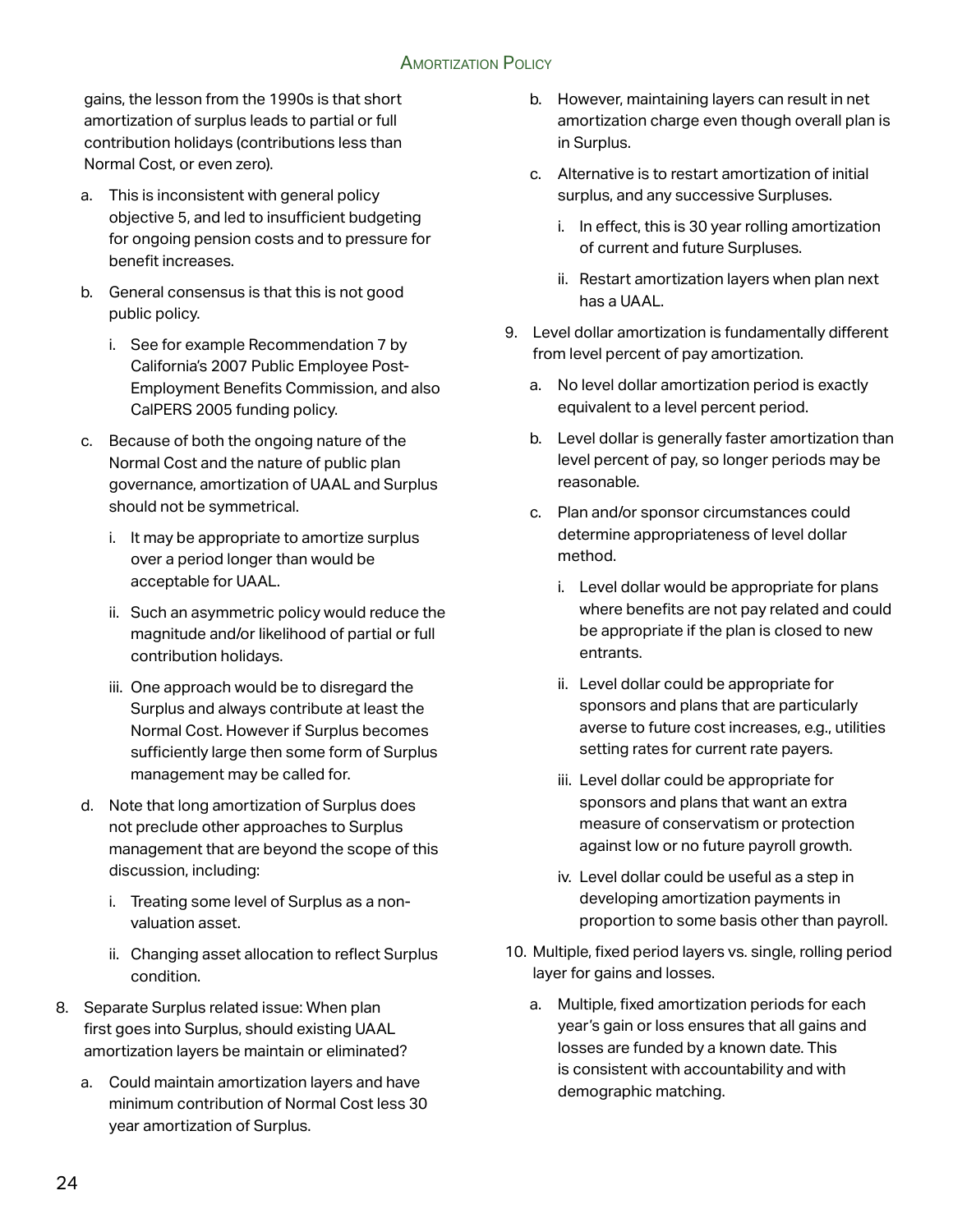- b. A single rolling smoothing period avoids tail volatility where contributions are volatile not only when gains and losses occur but also when each year's gain or loss is fully amortized. This is consistent with volatility management.
- c. With fixed, separate smoothing periods, tail volatility can be controlled by limited active management of the amortization layers, including combining consecutive gain and loss layers as necessary to reduce tail volatility.
	- i. As with asset smoothing, active management should be used to manage the pattern of future UAAL funding and not to accomplish a short-term manipulation of contributions.
	- ii. In particular the net remaining amortization period should be relatively unaffected by any combination of offsetting UAAL amortization layers.
	- iii. The use of active management of the amortization layers may add complexity to the application of the policy and may reduce transparency.
- 11. Plans with layered amortization of an unfunded liability should consider actions to achieve a minimum net amortization charge that is not less than the payment required under a single 25 year amortization layer. This may be accomplished through active management of the amortization layers or through other means.
- 12. Rolling amortization periods for a single layer of gains and losses or for the entire UAAL.
	- a. Similar to level dollar, acknowledge that rolling amortization is fundamentally different from fixed period amortization.
		- i. Rolling amortization will have a substantial unamortized UAAL at the end of the nominal amortization period.
	- b. Argument can be made for a single, rolling amortization layer for gains and losses if the actuarial valuation assumptions are expected to be unbiased so that there is an equal likelihood of future gains and losses that will offset each other.
- i. Such rolling amortization also requires that there are no systematic sources of future actuarial losses from plan design features, such as a subsidized service purchase option.
- ii. Extraordinarily large gains or losses that are not reasonably expected to be offset by future losses or gains should be isolated from the single rolling gain/loss amortization layer and amortized over separate, fixed periods.
- iii. Plans with a significant single rolling gain/ loss amortization layer should affirmatively show that policy objectives will be achieved, without substantial violation of intergenerational equity.
- c. This argument is substantially weaker for rolling amortization for assumption changes (especially if consistently in a single direction, such as mortality assumption adjustments or recent changes in investment earnings assumptions.)
	- i. Inconsistent with policy objective of intergenerational equity, as well as accountability and transparency.
	- ii. Similar concerns for rolling amortization of gains and losses in the presence of biased assumptions or other systematic sources of actuarial losses.
- d. It is very difficult to reconcile rolling amortization of plan amendments with intergenerational equity, as well as with accountability and transparency objectives.
- e. Specific exception for rolling, lengthy amortization of Surplus, since as described earlier this helps meet general policy objective 5
- 13. Rolling amortization and the Aggregate cost method.
	- a. The Aggregate cost method produces contribution levels and patterns similar to using the Entry Age method with a single rolling level percent of pay amortization layer for the entire UAAL and a relatively short rolling amortization period.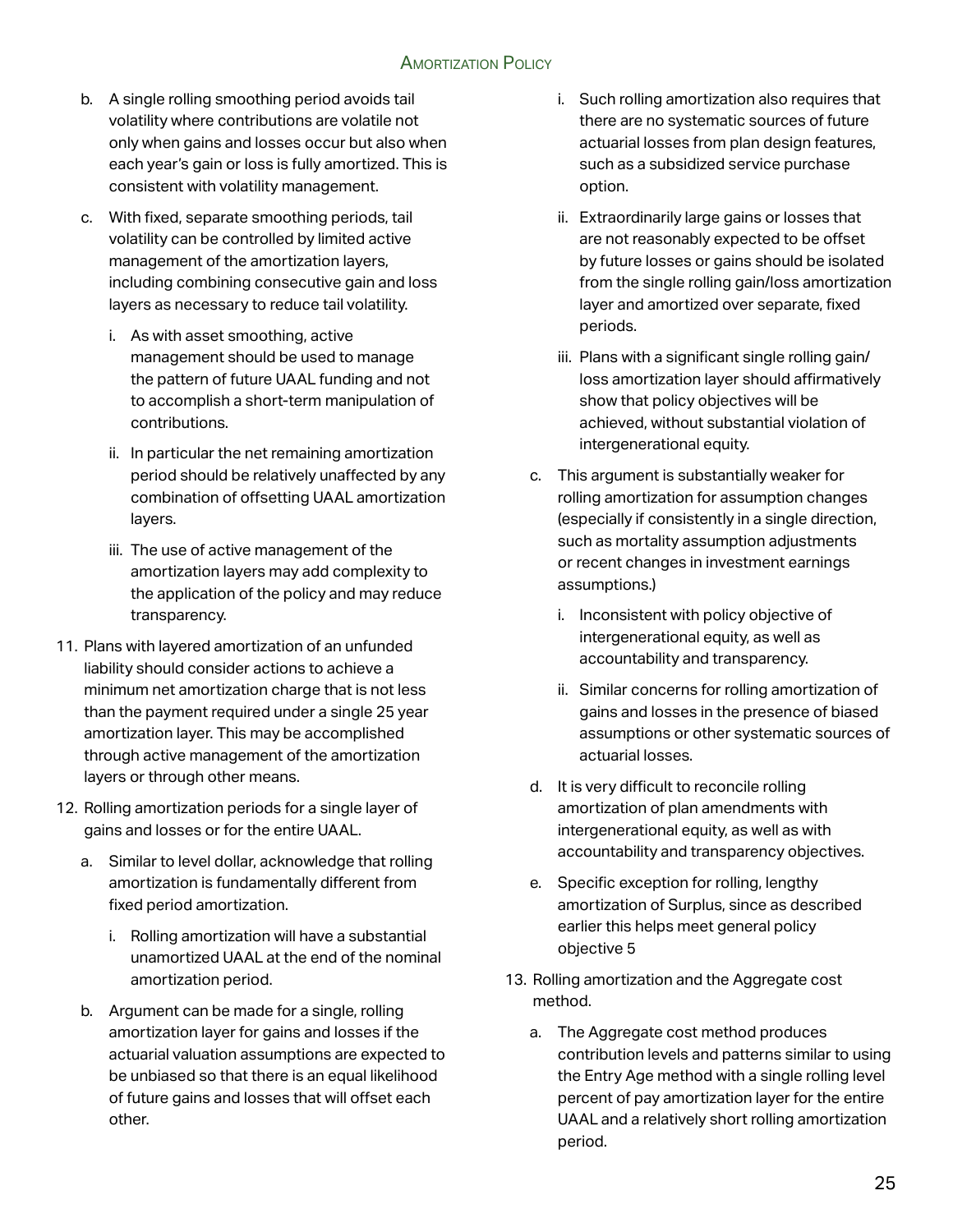- i. Effective rolling amortization period reflects average future service of active members.
- b. However, the Aggregate cost method is fundamentally different from Entry Age (and from Projected Unit Credit) in that Aggregate does not measure an AAL or a UAAL.
	- i. Aggregate combines a high level of tail volatility management (policy objective #3) with high levels of demographic matching and accountability (policy objectives 2 and 4).
	- ii. Aggregate also provides no policy flexibility in the selection of an amortization period (since no UAAL is calculated) which provides protection from some agency risk issues, consistent with policy objective #5.
- c. Retirement boards desirous of the high level of tail volatility management and computational simplicity associated with rolling amortization of the entire Entry Age UAAL should consider adopting the Aggregate cost method.
	- i. If a UAAL is measured (as under the Entry Age or Projected Unit Credit cost methods) then, as discussed above, the policy objectives indicate layered amortization with the possible exception of a single rolling amortization layer for gains and losses.

#### **Practices**

Based on the above discussion, and consistent with the policy objectives, amortization methods and parameters are categorized as follows:

#### **LCAM Model Practices**

- Layered fixed period amortization by source of UAAL
- Level percent of pay amortization
- Amortization periods

| <b>Source</b>                                  | <b>Period</b>                                                  |
|------------------------------------------------|----------------------------------------------------------------|
| <b>Active Plan</b><br>Amendments <sup>12</sup> | Lesser of active<br>demographics <sup>13</sup> , or 15 years   |
| Inactive Plan<br>Amendments                    | Lesser of inactive<br>demographics <sup>13</sup> , or 10 years |
| Experience<br>Gain/Loss                        | 15 to 20 years                                                 |
| Assumption or<br>Method Changes <sup>14</sup>  | 15 to 25 years                                                 |
| <b>Early Retirement</b><br>Incentives          | 5 years or less                                                |

- 30 year amortization of surplus (for plans with ongoing Normal Cost and/or plan expenses)
	- Eliminate all prior UAAL layers upon going into **Surplus**
- Combine gain/loss (and other) layers or restart amortization only to avoid tail volatility.
	- Combining layers should result in substantially the same current amortization payment.
	- Avoid using restart of amortization to achieve de facto rolling amortization.
	- Restart amortization layers when moving from Surplus to UAAL condition.
- Additional analysis, such as solvency projections, is likely to be appropriate for closed plans.

*<sup>12</sup> The effect of assumption changes integral to the measurement of the cost of plan amendments (e.g., change in rates of retirement to anticipate the effect of new benefit levels) should be included in the UAAL change associated with the plan amendment.*

*<sup>13</sup> Demographics based periods include remaining active future service or retiree life expectancy. Amortization period should also control for negative cash flow where additional amortization payments are less than additional benefit payments.*

*<sup>14</sup> Method change includes the initial liability for a newly funded plan.*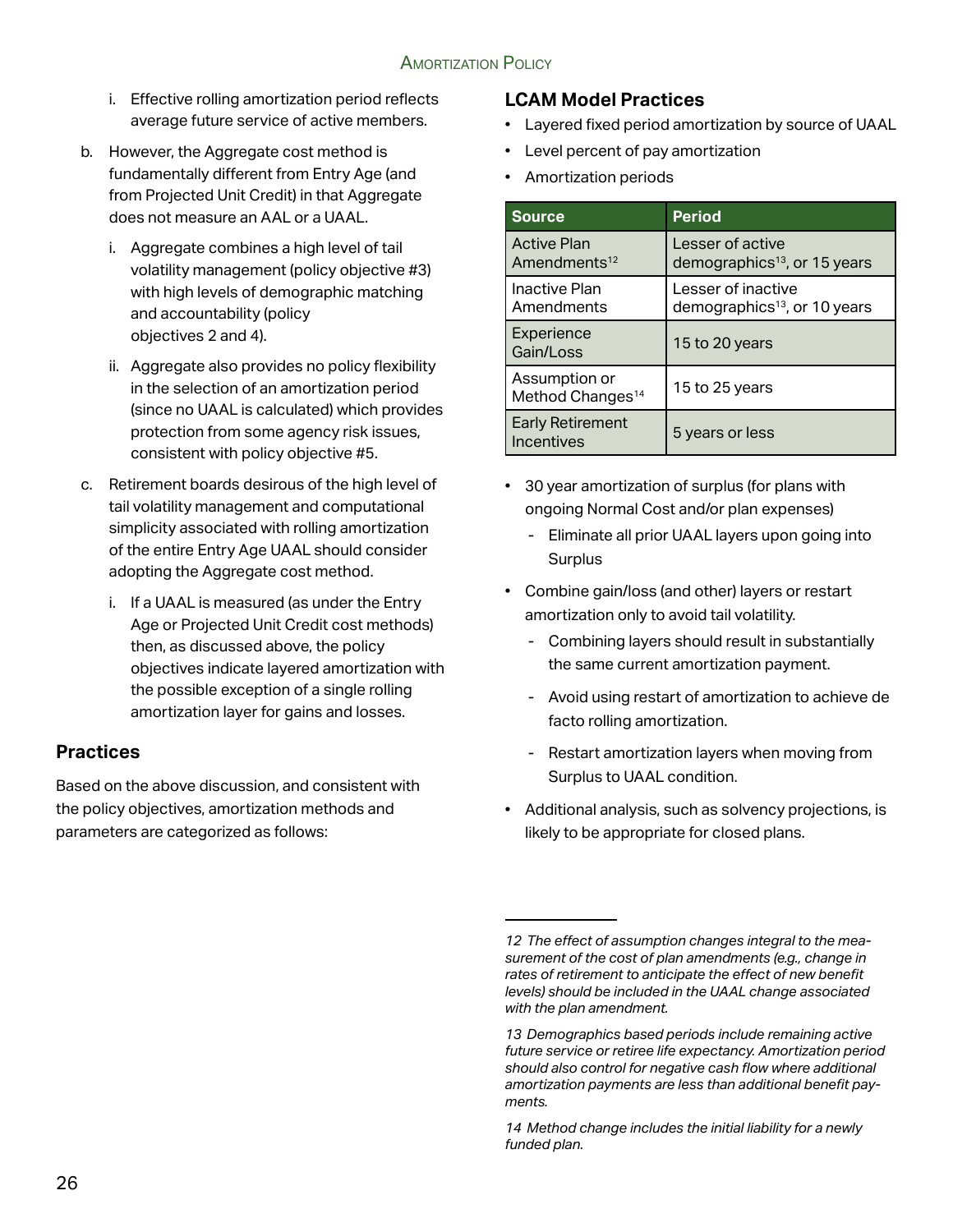## **Acceptable Practices**

- Up to 15 years for inactive plan amendments.
- Level dollar fixed period layered amortization by source of UAAL, using the same model amortization periods as above.
	- Ideally, some rationale should be given if used with pay related benefits.

#### **Acceptable Practices, with Conditions**

- Up to 25 year layered fixed period amortization by source, for all sources of UAAL.
	- Ideally with some rationale given for using periods outside the model ranges.
- Rolling amortization of a single combined gain/loss layer with an amortization period that does not entail any negative amortization.
	- With model periods for other sources of UAAL.
	- Use separate, fixed period layers for extraordinary gain or loss events.
	- Plans with a significant single rolling gain/loss amortization layer should demonstrate that policy objectives will be achieved.
- Up to 30 year fixed amortization of change in funding method (e.g. from PUC to Entry Age) or initial liability for a newly funded plan (i.e. an existing plan previously funded on a pay-as-you-go basis but not a new plan creating new past service benefits.)
	- Ideally some rationale should be given for using periods outside the model ranges.

#### **Non-recommended Practices**

- Fixed period amortization of the entire UAAL as a single combined layer, with periodic reamortization over a new (longer) starting amortization period.
- Layered fixed period amortization by source of UAAL over longer than 25 years (i.e., 26 to 30 years).
- Rolling amortization of a single combined gain/loss layer with an amortization period that does entail any negative amortization, but no longer than 25 years.
	- Same three conditions that apply to Acceptable with Conditions rolling gain/loss amortization.

• Rolling/open amortization of entire UAAL as a single combined layer (exclusive of plan amendments but inclusive of gain/loss, assumption and method changes) even where the amortization period does not entail negative amortization.

#### **Unacceptable Practices**

- Layered fixed period amortization by source of UAAL over longer than 30 years.
- Rolling/open amortization over longer than 25 years of a single combined gain/loss layer.
- Rolling/open amortization of entire UAAL as a single combined layer (exclusive of plan amendments) where the amortization period entails negative amortization.
- Rolling/open amortization of entire UAAL as a single combined layer (including plan amendments) even where the amortization period does not entail negative amortization.

## **Transition Policies**

Transition policies are particularly applicable to amortization policy. Generally, transition policies for amortization would allow current fixed period amortization layers (with periods not to exceed 30 years) to continue, with new amortization layers subject to these guidelines. Transition from rolling amortization would fix any rolling layer at its current period, with future liability changes amortized in accordance with these guidelines. During the transition (i.e., as long as the remaining period for the formerly rolling base is longer than model or acceptable periods) any new credit layers (e.g., due to actuarial gains or less conservative assumptions) should be amortized over no longer than that same remaining period.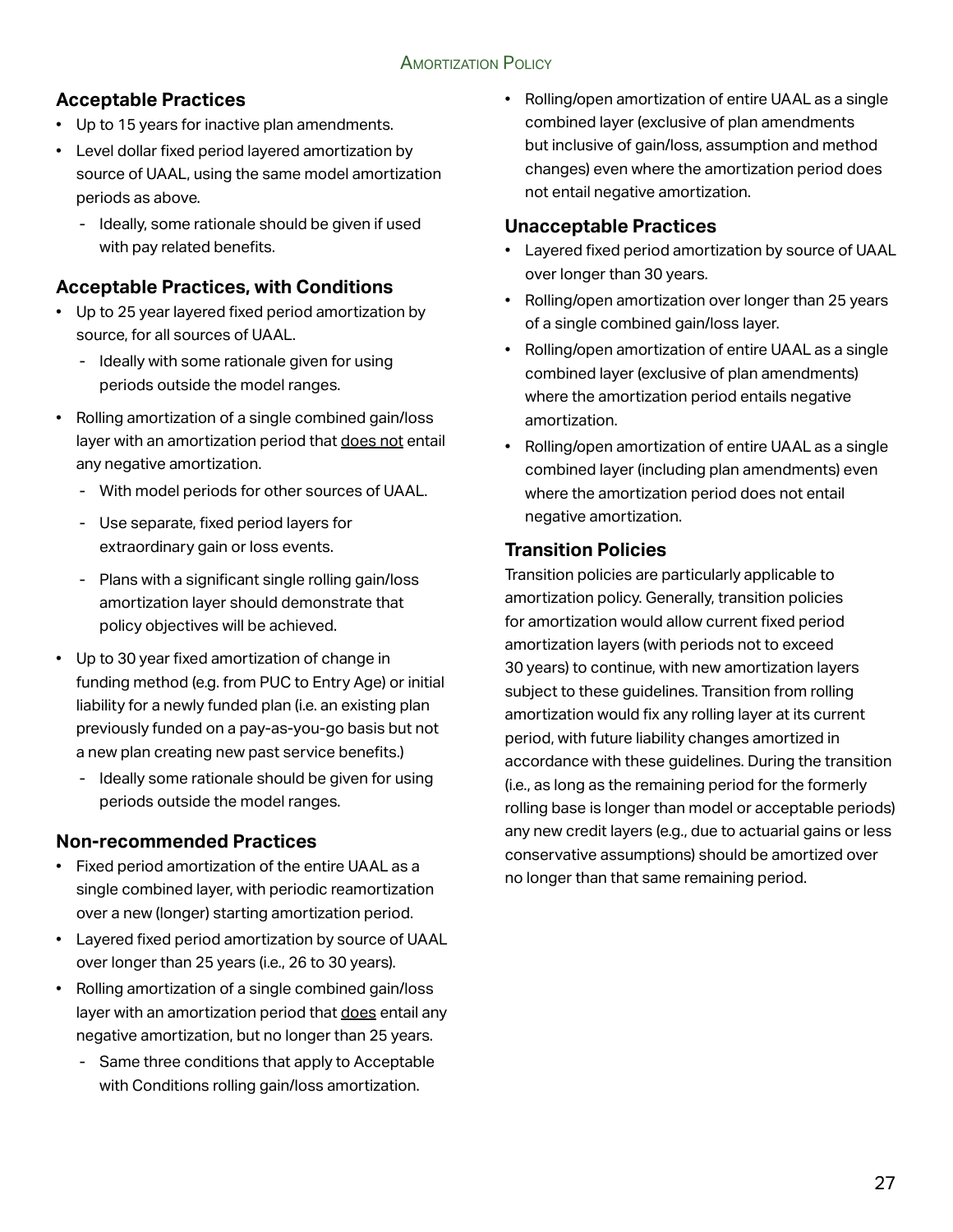# <span id="page-27-0"></span>**Direct Rate Smoothing**

An actuarial funding policy may include some form of direct rate smoothing, where the contribution rates that result from applying the three principal elements of funding policy (including asset smoothing) are then directly modified.

As noted in the Introduction, some practitioners are developing direct contribution rate smoothing techniques as an alternative to asset smoothing. At this time, there are no widely accepted practices established for this type of direct rate smoothing. This discussion does not address the use of direct rate smoothing techniques as an alternative to asset smoothing. The CCA PPC is considering development of a separate white paper on direct rate smoothing as an alternative to asset smoothing.

The balance of this discussion pertains only to direct rate smoothing when used in conjunction with asset smoothing. Two types of such direct rate smoothing policies that are known to be in current practice were evaluated for this development:

- 1. Phase-in of certain changes in contribution rates, specifically, phasing-in the effect of assumption changes element over short period, consistent with the frequency of experience analyses.
- 2. Contribution collar where contribution rate changes are limited to a specified amount or percentage from year to year.

#### **Discussion**

- 1. Contribution rate phase-in can be an effective and reasonable way to address the contribution rate impact of assumption changes.
	- a, Ideally the phase-in period should be no longer than the time period until the next review of assumptions (experience analysis).
		- i. This approach is most appropriate when experience analyses are performed on a regular schedule.
		- ii. For systems with no regular schedule for experience analyses, the phase-in period would ideally be chosen so as to avoid overlapping phase-in periods.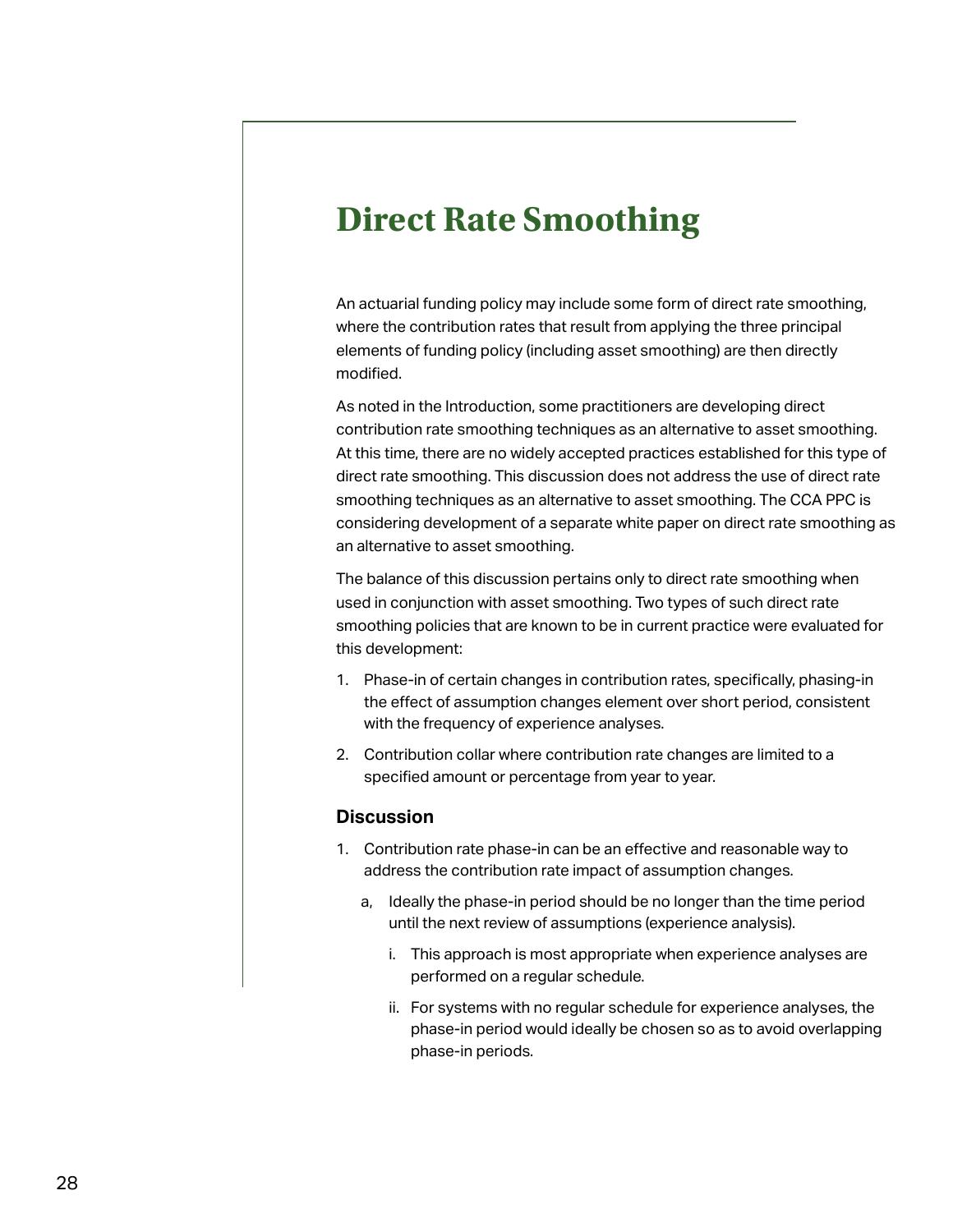#### Direct Rate Smoothing

- a. The plan and its sponsors should be clearly aware of the additional time value of money cost (or savings) of the phase-in, due to the plan receiving less (or more) than the actuarially determined contributions during the phase-in.
- b. Any ongoing policy to phase-in the effect of assumption changes should be applied symmetrically to both increases and decreases in contribution rates.
- c. Ongoing policy may be to phase-in only significant cost increases or decreases.
- d. Note that the phase-in of the contribution rate impact of an assumption change is clearly preferable to phasing in the assumption change itself. While a detailed discussion is outside the scope of this discussion, phasing in an assumption change may be difficult to reconcile with the governing actuarial standards of practice.
- 2. Contribution collars have the policy drawback that the collar parameters arbitrarily override the contribution results produced by the other funding policy parameters (including asset smoothing), each of which have a well-developed rationale.
	- a. If contribution collars are used they should be supported by analysis and projections to show the effect on future funded status and future policy based contribution requirements (prior to the application of the contribution collar).
	- b. There may also need to be a mechanism to ensure adequate funding following extraordinary actuarial losses.
- 3. Using either form of direct rate smoothing for other than assumption changes (i.e., for actuarial experience or plan amendments) appears inconsistent with the development of parameter ranges for the other elements of the funding policy.

#### **Practices**

Based on the above discussion, and consistent with the policy objectives, parameters are categorized as follows:

#### **LCAM Model Practices**

• None

#### **Acceptable Practices**

- For systems that review actuarial assumptions on a regularly scheduled basis, phase-in of the cost impact of assumption changes over a period no longer than the shorter of the time period until the next scheduled review of assumptions (experience analysis) or five years.
	- Phase-in should be accompanied by discussion and illustration of the impact of the phase-in on future contribution rates.
	- Phase-in may be applied only to cost impacts deemed material, but should be applied consistently to both cost increases and decreases.

#### **Acceptable Practices, with Conditions**

- For systems that do not review actuarial assumptions on a regularly scheduled basis, phasein of the cost impact of assumption changes over a period of up to five years.
	- Phase-in of the cost impact of any prior assumption changes must be completed before commencing another phase-in period.
	- Phase-in should be accompanied by discussion and illustration of the impact of the phase-in on future contribution rates.
	- Phase-in may be applied only to cost impacts deemed material, but should be applied consistently to both cost increases and decreases.

#### **Non-recommended Practices**

- Phase-in of the cost impact of assumption changes over a period greater than five years.
- Phase-in of the cost impact of actuarial experience, in conjunction with model or acceptable practices for asset smoothing and UAAL amortization.
- Contribution collars in conjunction with model or acceptable practices for asset smoothing and UAAL amortization.
- Phase-in or contribution collars for the cost impact of plan amendments.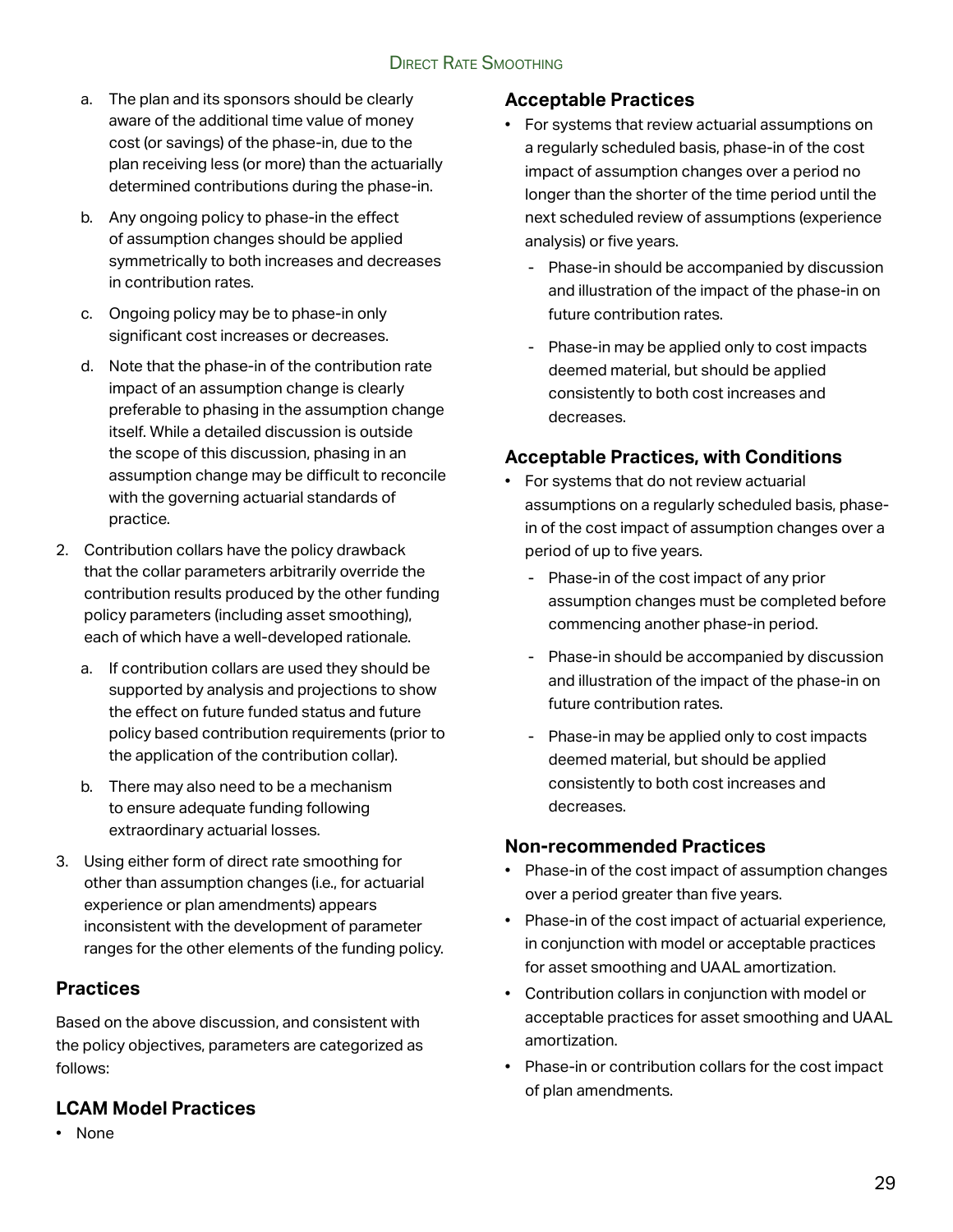## <span id="page-29-0"></span>**Items for Future Discussion**

This white paper is intended to address the principal elements of an actuarial funding policy as applicable in most but not all situations. Other issues related to funding policy that may be of varying significance are listed in this section, including some of a more technical nature. These items may be the subjects of future guidance.

**Impact of Risk/Employer ability to pay/Level of benefit protection**–These are three considerations that could affect the development of an actuarial funding policy. While this white paper notes that these factors should be considered, it does not develop policies or procedures for doing so. This paper also does not address appropriate disclosure items, including disclosures related to risk. These considerations (and interrelationships) are outside of our current scope but are important items for future discussion.

**OPEB Plans** – As noted earlier, while we believe the general policy objectives developed here apply to OPEB plans as well, application of those policy objectives to OPEB plans may result in different specific funding policies based on plan design, legal status and other features distinctive to OPEB plans. Many of the actuaries who participated in developing this paper work on both pension and OPEB funding. We may address funding policies specific to OPEB plans in a later document. That process would also draw on experts in the design, underwriting and valuation of OPEB plans.

**Self Adjusting System**–We expect that an increasing number of plans will have self adjusting provisions (in this context we are referring to benefit adjustments). These provisions could impact the selection of funding methods.

**Transfers of Service Credit**–New entrants (or even current member) are sometimes eligible to transfer service credit for employment prior to plan membership. This generally creates actuarial losses, which is inconsistent with our policy objectives. Later we may discuss whether and how this should be anticipated in the valuation.

**Purchase of Service**–This can raise the same type of issues as Transfers of Service Credit since unfunded actuarial liabilities often increase when employees purchase service credit.

**Actuarially determined contribution as a dollar amount or percentage of pay**–Sometimes the contribution requirement is determined prior to the year it is due and shown as a dollar amount or a percentage of payroll. Either can be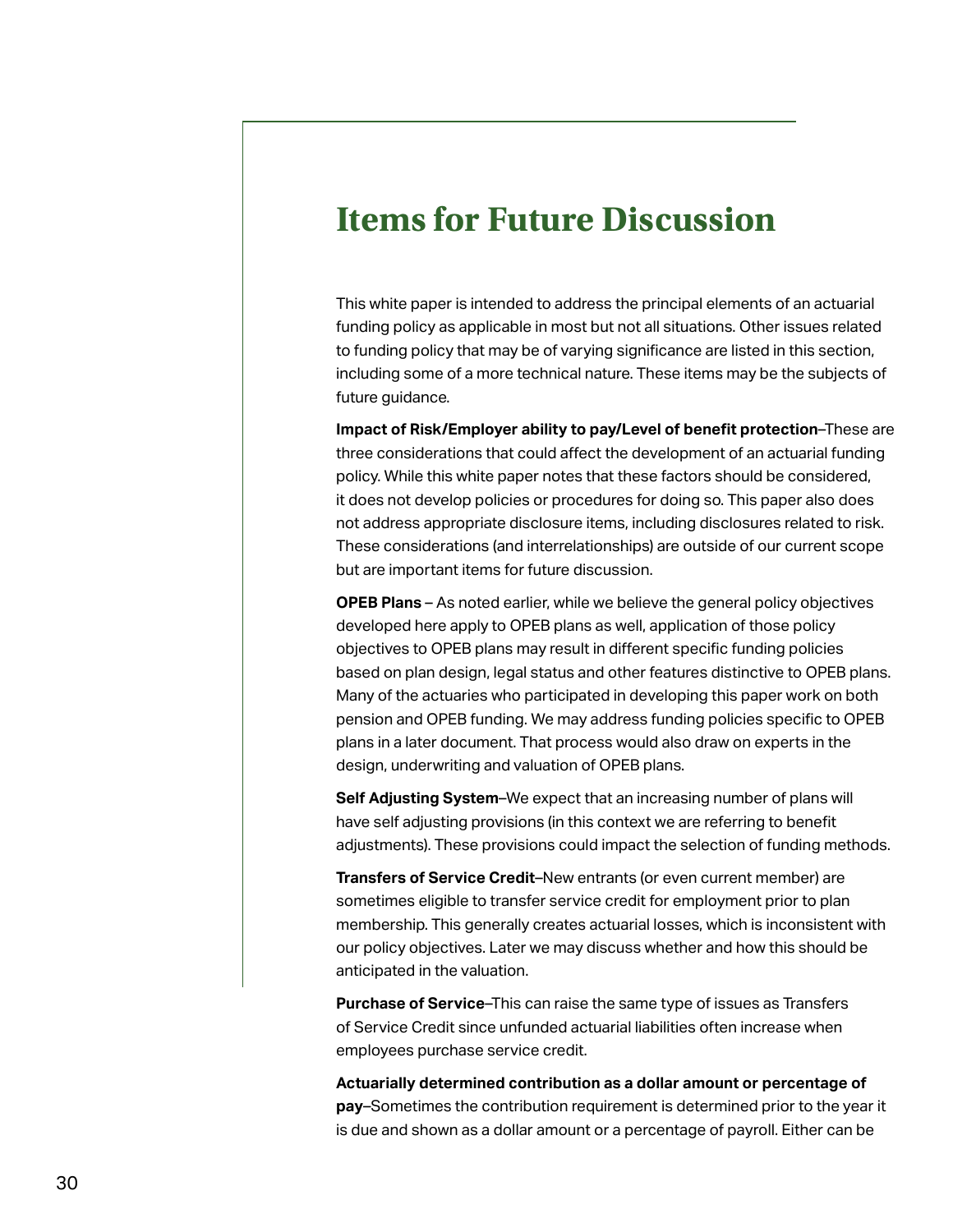used to determine the contribution amount required.

**Role for Open/Stochastic Valuations and risk** 

**disclosures**–Our guidelines are developed in the context of a closed group, deterministic valuation. This is in part due to the belief that such a valuation best achieves our policy objectives. However, there are also advantages associated with other valuation practices.

**Lag time between valuation date and fiscal year** – Because of the time needed to produce the valuation and to budget for rate changes, the contribution made for a given fiscal year is often based on an earlier valuation date. This will generate contribution gains or losses when rates decrease or increase, respectively. Some systems adjust for these gains or losses in setting the rates but many do not.